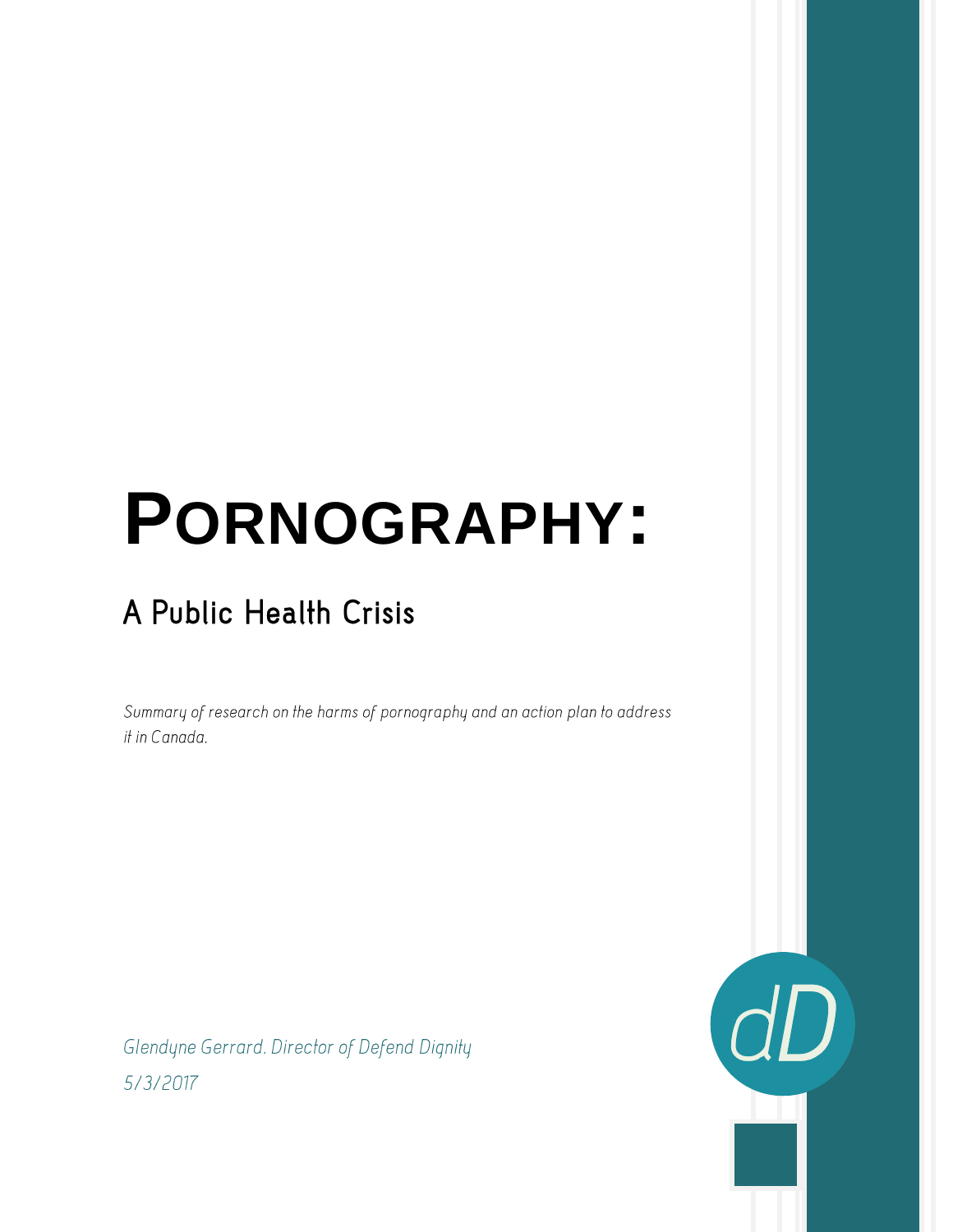

#### **INTRODUCTION**

Defend Dignity exists to end all sexual exploitation in Canada. Commercial sexual exploitation includes: pornography, strip clubs, escorts, massage parlors, and prostitution. All involve the selling of sexual services which undermine the dignity of women, men, and children and are detrimental to a healthy society.

Defend Dignity works upstream of the commercial sexual exploitation issue in order to lessen the number of victims that end up downstream drowning in the waters of exploitation. Pornography is sexual exploitation. It is also the usual precursor; the entry level into purchasing others in a face to face encounter. Dr. Susan McIntyre of Mount Royal University in Calgary says this in "The Role of Technology in Human Trafficking," a white paper prepared for Microsoft in March, 2015:

The impetus behind this study was to explore the role of technology in human trafficking and sexual exploitation. As the literature indicates and our study agrees, viewing pornography is often the catalyst to further involvement as consumers. The men in our study [51 men from three western provinces in Canada who were attending a Prostitution Offender Program, meaning that they had been charged for the first time and were participating in a court diversion program] began viewing pornography at very young ages, in some cases younger than 11 years of age. $<sup>1</sup>$ </sup>

Pornography is so tightly linked to all forms of commercial sexual exploitation that it is crucial that a Canada wide strategy be created to counteract it. We believe that treating it as a public health crisis is key to addressing its harms and seeing it curbed in our country.

<sup>&</sup>lt;sup>1</sup> McIntyre, Susan, "The Role of Technology in Human Trafficking", Microsoft White Paper, March, 2015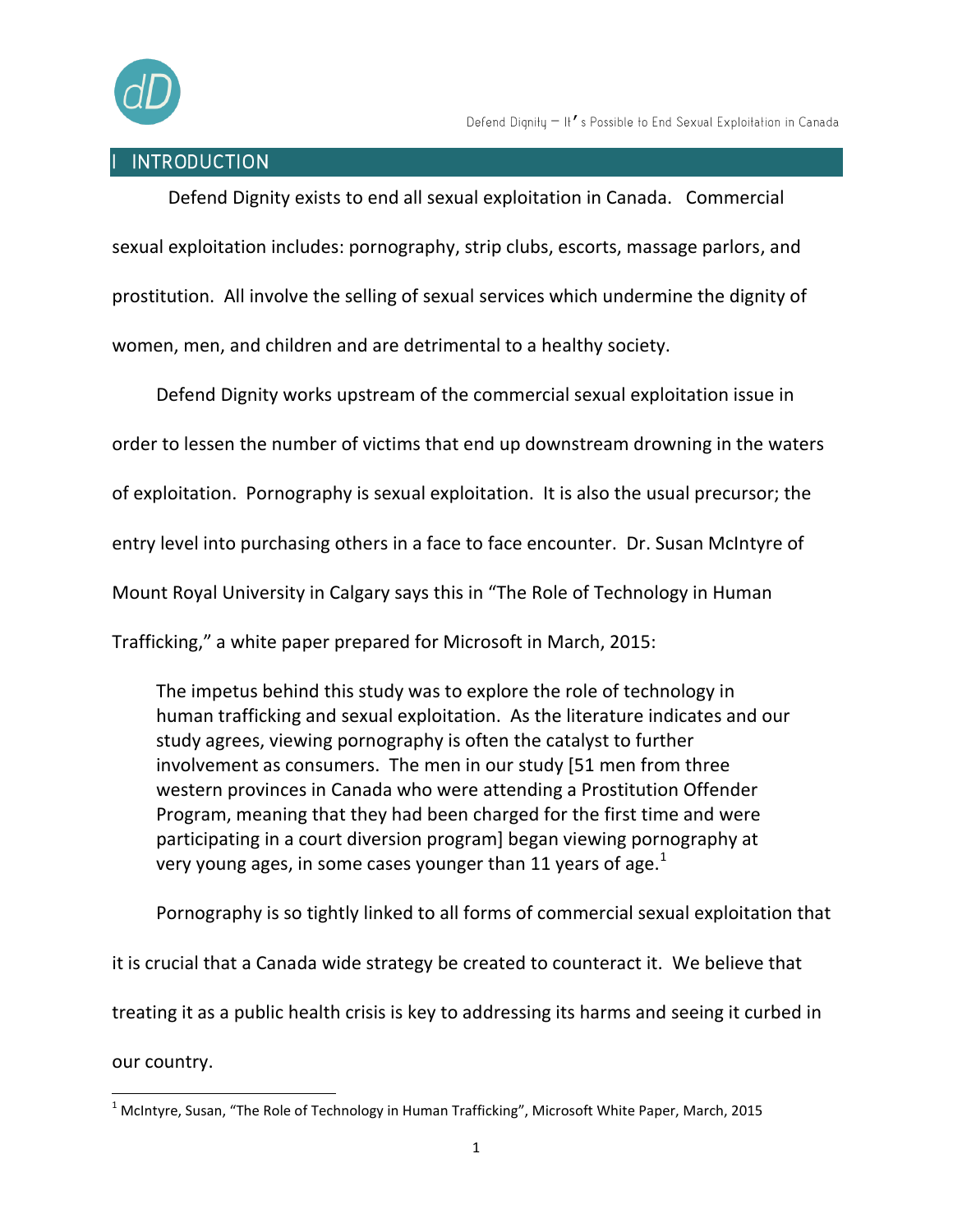

Pornography needs to be seen as a harmful social issue from a public health perspective because it involves problems that affect an individual or groups of people beyond their capacity to correct them. Once we see it as a social issue, the responsibility shifts from the individual to holding external social causes or influences accountable.<sup>2</sup>

Pornography should be treated in the same way as tobacco is currently treated – a public health issue. There are many similarities between tobacco consumption and pornography consumption.

When people began to recognize the health consequences of smoking, our initial approach was to educate the individual and encourage him or her to stop smoking. Over time, despite the industry's denial, it became evident that smoking was addictive and the harm was done to the individual and to the public all for the industry's profit. 'The pornography industry now, in many ways equates with the dominance of the tobacco industry and social norms of smoking of just a few decades ago.<sup>'3</sup> Now that research has documented pornography's harm to individuals and the public – especially children – it is time for a societal response on this issue as well.<sup>4</sup>

Pornography is very harmful to our children and adolescents. Gail Dines, Professor

of Sociology, Wheelock College, Boston, MA, Founder and Chair of Culture Reframed

<sup>2</sup> Wallack, L, Woodruff, K, Dorfman, L, & Diaz, I (1999), *News for a Change: An Advocate's Guide to Working with the Media*, Los Angeles. Sage

<sup>3</sup> Eberstadt, M, *Feature: Is pornography the new tobacco?*, Standford, CA: Hoover Institution, April/May, 2009

<sup>4</sup> Anderson, Cordelia, *Why Pornography is a Public Health Issue*, Collection of Papers from Symposium to US Congress, July, 2015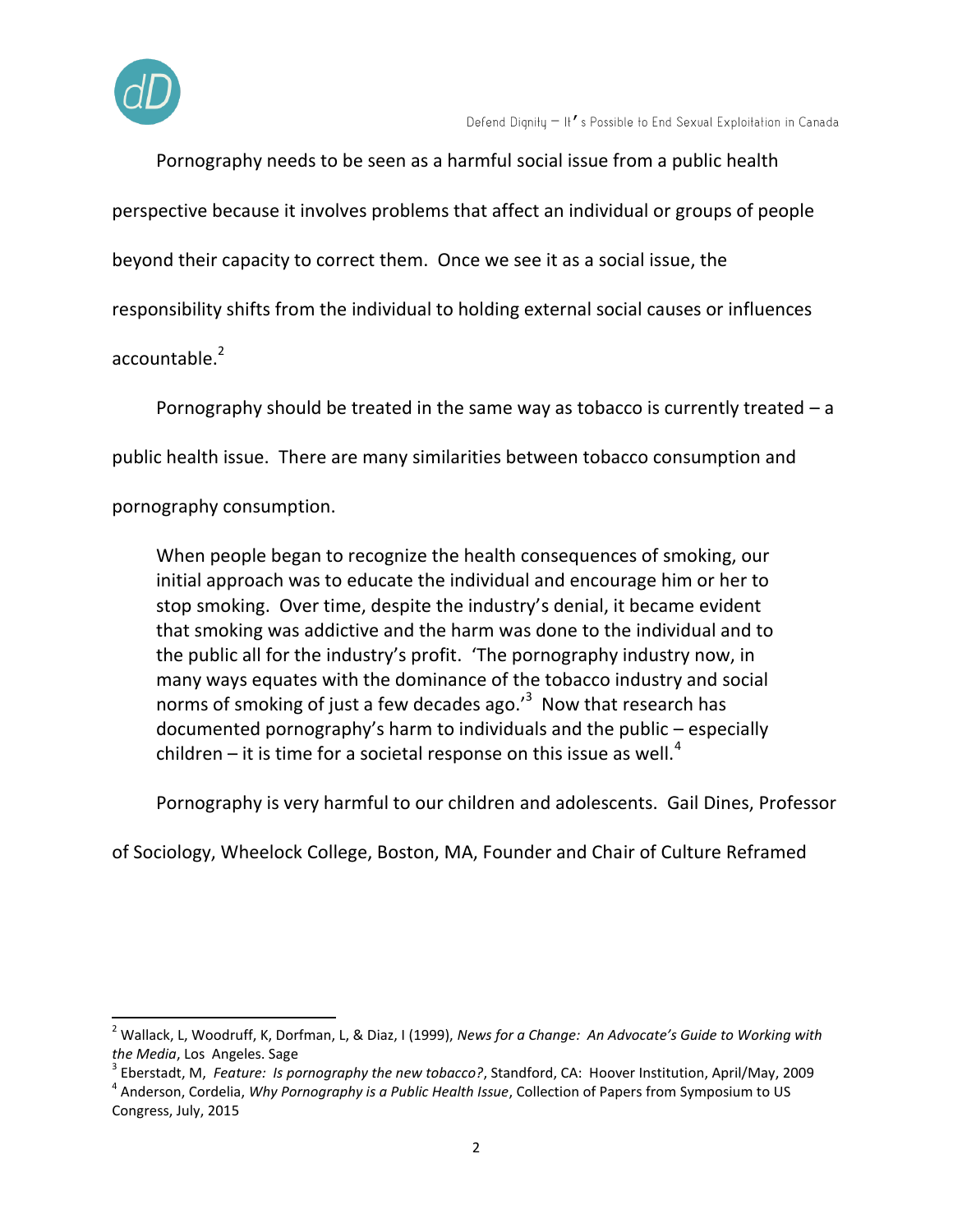

says: "Ignoring the role porn plays in socializing our children and youth is a dereliction of our collective duty to protect the safety and well-being of the next generation."<sup>5</sup>

There are forces at work beyond what I can control as a parent. "If a parent manages to protect their children from any exposure in or outside of the home, their children are likely to be affected by the attitudes, behaviours and expectations of others who were exposed."<sup>6</sup> Consequently, pornography must be treated as a public health crisis.

The purpose of this paper is to outline the realities of pornography, its effects on today's culture and the consequential harms to all of us, but in particular to our children. Addressing pornography as a public health crisis enables individuals, families, organizations and government to develop appropriate responses and solutions. Suggested action plans for individuals, families and our governments are included. A description of Direct Action campaigns that Defend Dignity will be undertaking is also included.

## What is pornography in today's culture?

"Particularly on the Internet, where much of pornography today is consumed, the type of sexuality depicted often has more to do with violence, extreme fetishes

<sup>5</sup> Dines, Gail, *Today's Pornography and the Crisis of Violence Against Women and Children*, Collection of Papers from Symposium at US Capitol, July, 2015 pg 5 6 Anderson, pg 14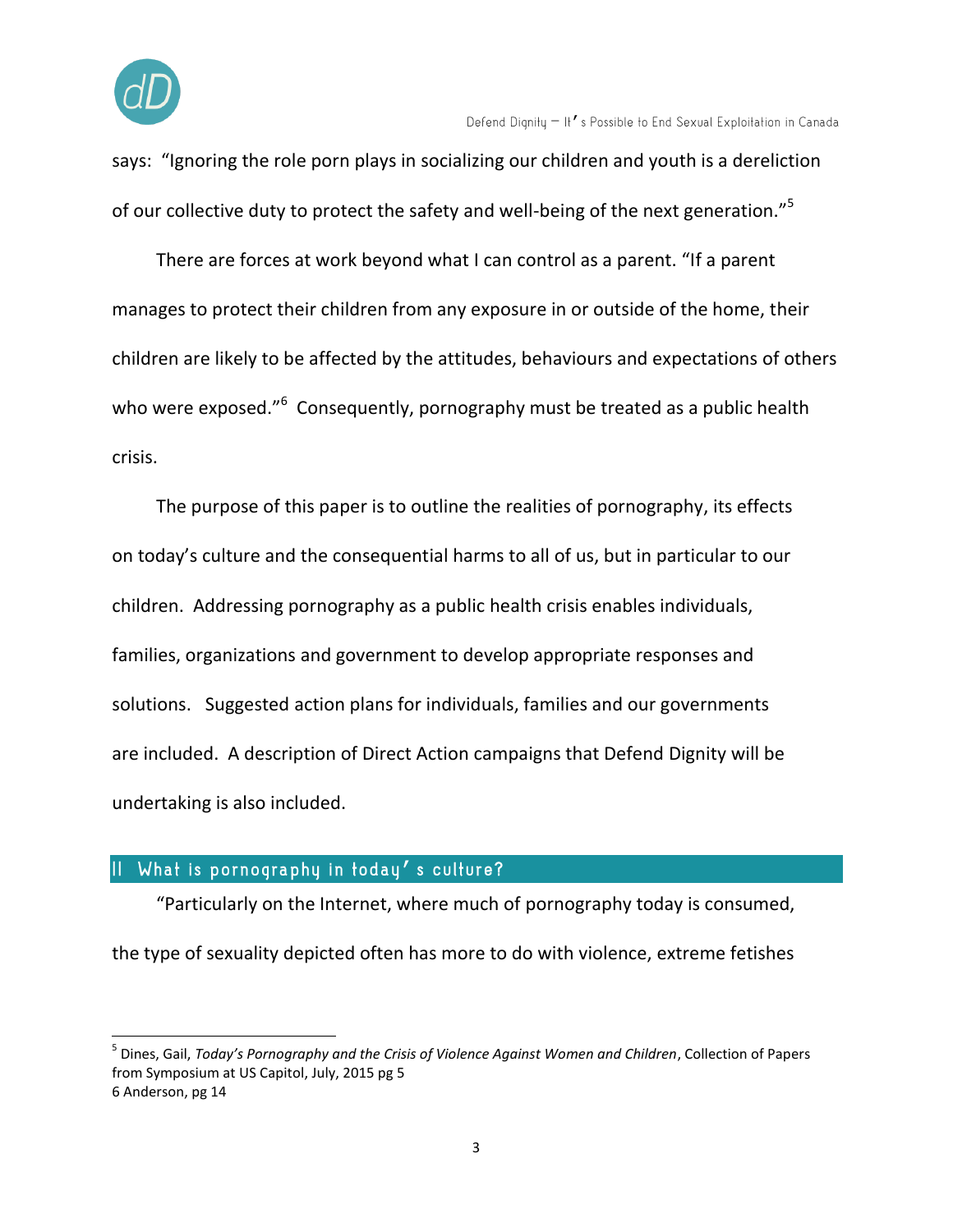

and mutual degradation than with sexual or emotional connection." Pamela Paul, author of Pornified.

Print pornography which predates the internet is considered soft core porn by today's standards. Television, movies, and advertising all regularly include images that not long ago would have been considered pornographic.

The coming of the internet has unleashed a tsunami of images that are violent, fuel rape culture, and are misogynistic and desensitize the viewer.

## A. Violent

The language and images in pornography are almost entirely violent and contribute

to violence against women. A study called "Aggression and Sexual Behavior in Best-

Selling Pornography Videos: A Content Analysis Update" from 2010 concludes:

Of the 304 scenes analyzed, 88.2% contained physical aggression, principally spanking, gagging, and slapping, while 48.7% of scenes contained verbal aggression, primarily name-calling. Perpetrators of aggression were usually male, whereas targets of aggression were overwhelmingly female. Targets most often showed pleasure or responded neutrally to the aggression.<sup>7</sup>

Porn actors are also subjected to ongoing scenes of abuse and violence. Those

leaving the industry tell stories of physical trauma. Porn viewers soon begin to absorb the images into their belief systems. They become not only consumers of these violent images, but their own sexual behaviour becomes violent towards women due to the normalization of this kind of pornography.

 7 http://pornharmsresearch.com/wp-content/uploads/Violence-Against-Women-2010-Bridges-1065-85.pdf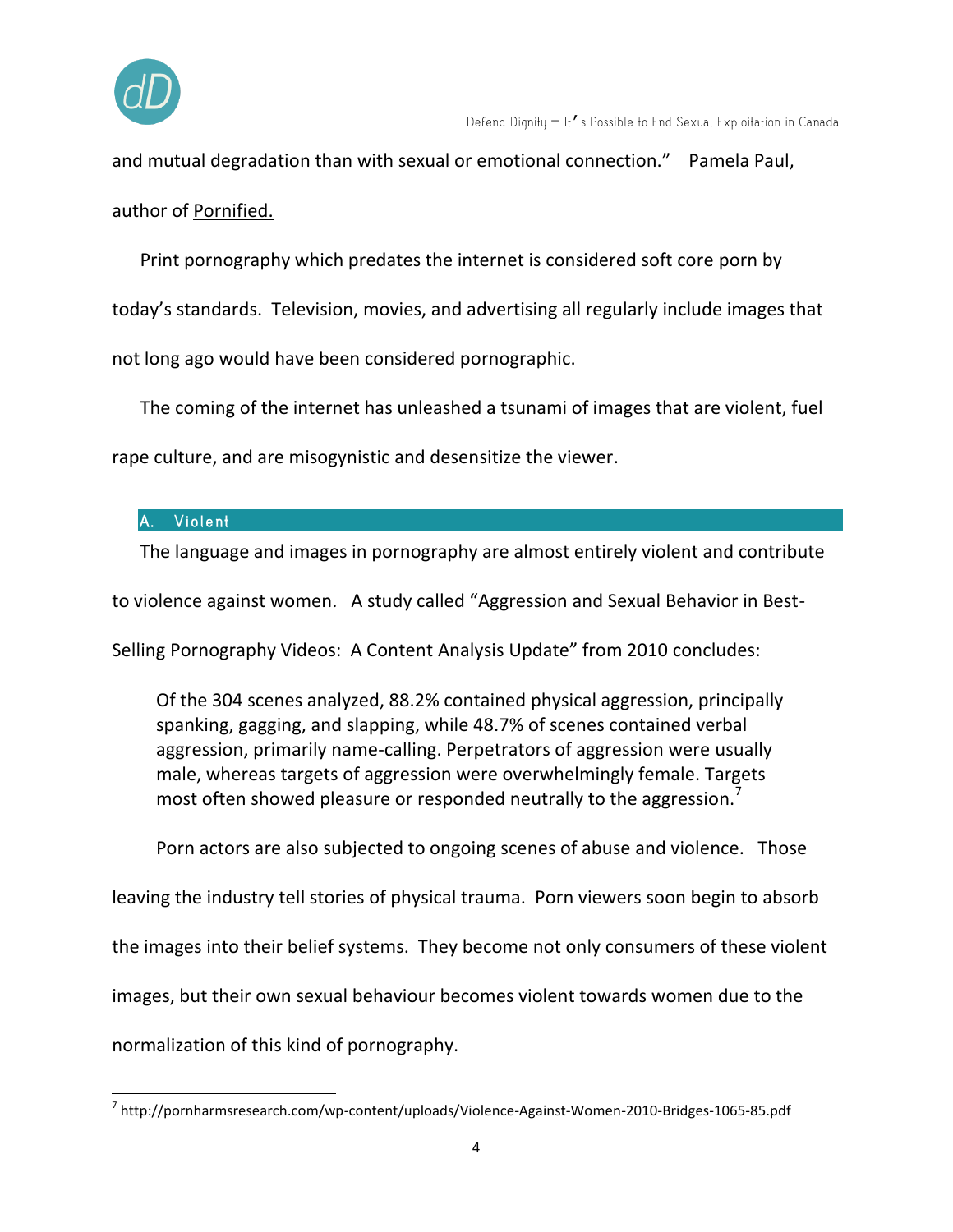

Dr. Mary Anne Layden, Director, Sexual Trauma and Psychopathology Program

Center for Cognitive Therapy, University of Pennsylvania has researched the violent

nature of today's pornography and concludes that the adult use of pornography leads to

the following beliefs and practices<sup>8</sup>:

- More acceptance of violence against women
- More adversarial sex beliefs
- Increasing their estimates of how often people engage in sex with violence
- Creating more sexually violent fantasies to get aroused
- Engaging in more sexual harassment behaviors
- More likelihood of forcing a woman sexually
- Using physical coercion to have sex
- Using verbal coercion to have sex
- Using drugs and alcohol to sexually coerce women
- Being an adult sex offender
- Being a child molester
- Being an incest offender
- Engaging in sexual abuse of a battered spouse
- More willingness to have sex with 13-14 year olds
- More sexual attraction to children
- Having sexually abused children

Pornography depicts violence against women in most of its images.

#### **B.** Fuels Rape Culture

Pornography portrays women deriving pleasure from physical abuse and therefore

enables men to develop attitudes that allow for violence against women. Men become

increasingly more comfortable with the idea of rape.

 $\overline{a}$ <sup>8</sup> http://pornharmsresearch.com/2013/12/talking-points-porn-sexual-violence-research/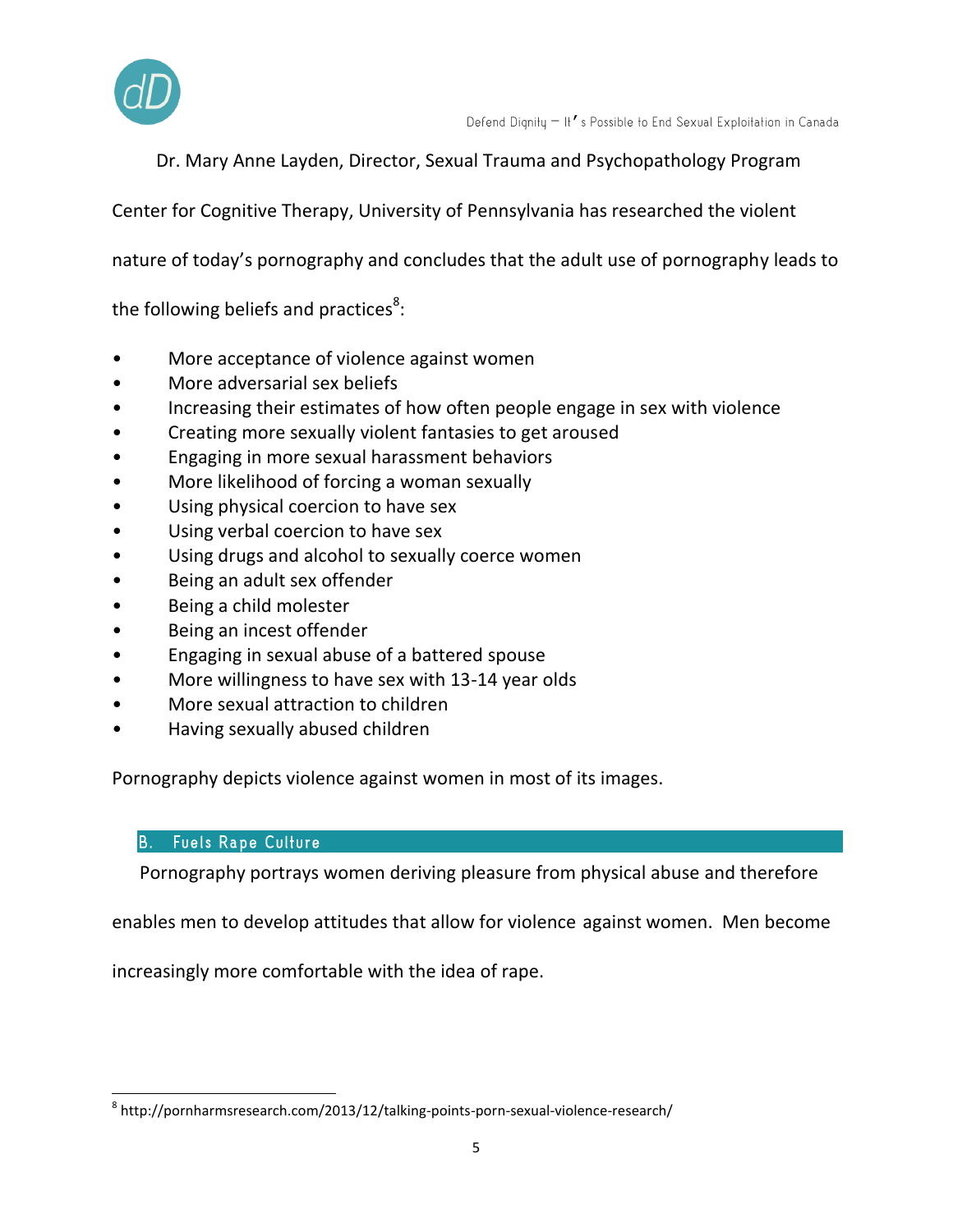

A common image in pornography is that of the woman saying "no," but really meaning "yes." It blurs the lines around consent. Particularly with children, it

influences young boys to falsely believe that girls want to be raped, that they are meant

to be sexually objectified and used. Pornography normalizes rape.

Rape and sexual violence reporting is rapidly escalating in high schools and colleges.

There is a direct correlation between that and the viewing of pornography. The 2014

reporting of a group of Dalhousie University students using misogynistic and rape

culture language on social media is indicative of the reality of pornography outcomes.<sup>9</sup>

In the compilation of research on sexual violence and pornography, Dr. Mary Anne

Layden finds that porn consumers develop the following beliefs and practises<sup>10</sup>:

- Believing a rape victim enjoyed rape
- Believing women in general enjoy rape
- Believing a rape victim experienced pleasure and "got what she wanted"
- Believing women make false accusations of rape
- Believing rapist deserve less jail time
- More acceptance of the rape myth
- More self-reported likelihood of forcing a woman sexually
- More self-reported likelihood of rape
- More likelihood of future rape
- Having engaged in rape

- Having engaged in date rape
- Having engaged in marital rape

<sup>&</sup>lt;sup>9</sup> http://www.metronews.ca/news/halifax/2014/12/16/allegations-of-sexually-charged-comments-at-dalhousieuniversity-disturbing-not-surprising-expert.html

<sup>&</sup>lt;sup>10</sup> http://pornharmsresearch.com/2013/12/talking-points-porn-sexual-violence-research/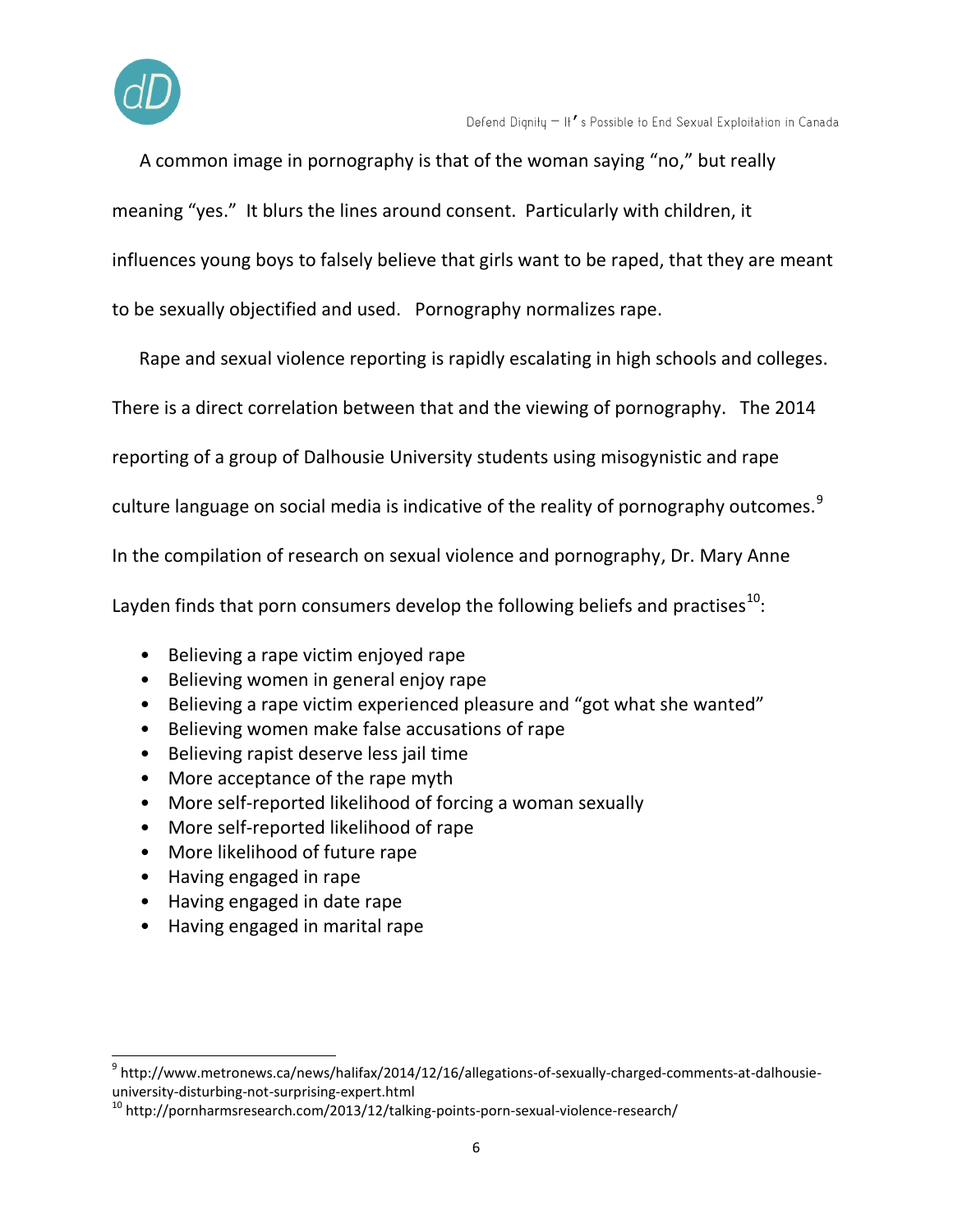

#### Misoqunistic

Today's pornography is based on the domination and hatred of women. Prominent themes are the humiliation and degradation of women. Women are referred to with derogatory terms and always reduced only to sexual objects. It's important in the world of pornography that women are to be used and abused by men.

"[Pornographers] offer men sexual gymnastics and circus acts that are saturated with cruelty toward women; they sexualize the degradation of women." $^{11}$ 

This world is often different from the real world where men are required to work alongside of, live with, and relate to women as equals. It becomes much easier to hate women that are believed to be less than human and only objects for a man's gratification. "It is especially important for the pornographers to shred the humanity of the women in the images, as many porn users have sustained and intimate relationships with women in the real world."<sup>12</sup>

#### **Desensitizes**

The nature of pornography and the wiring of our neural pathways are such that the viewer is constantly looking for the next high; the next set of images that will bring arousal. Adult sex scenes are soon not enough to satisfy. A tolerance has built up which means more deviance is needed to produce the same results. That has led to teens and children being the most searched for on porn sites and a greater acceptance

<sup>&</sup>lt;sup>11</sup> Jensen, Robert "*The Cruel Boredom of Pornography*", Last Exit, September 24, 2008, http://uts.cc.utexas.edu/~rjensen/freelance/boredom.htm (accessed January 2, 2009).

<sup>12</sup> Dines, Gail, *Pornland*, pg 63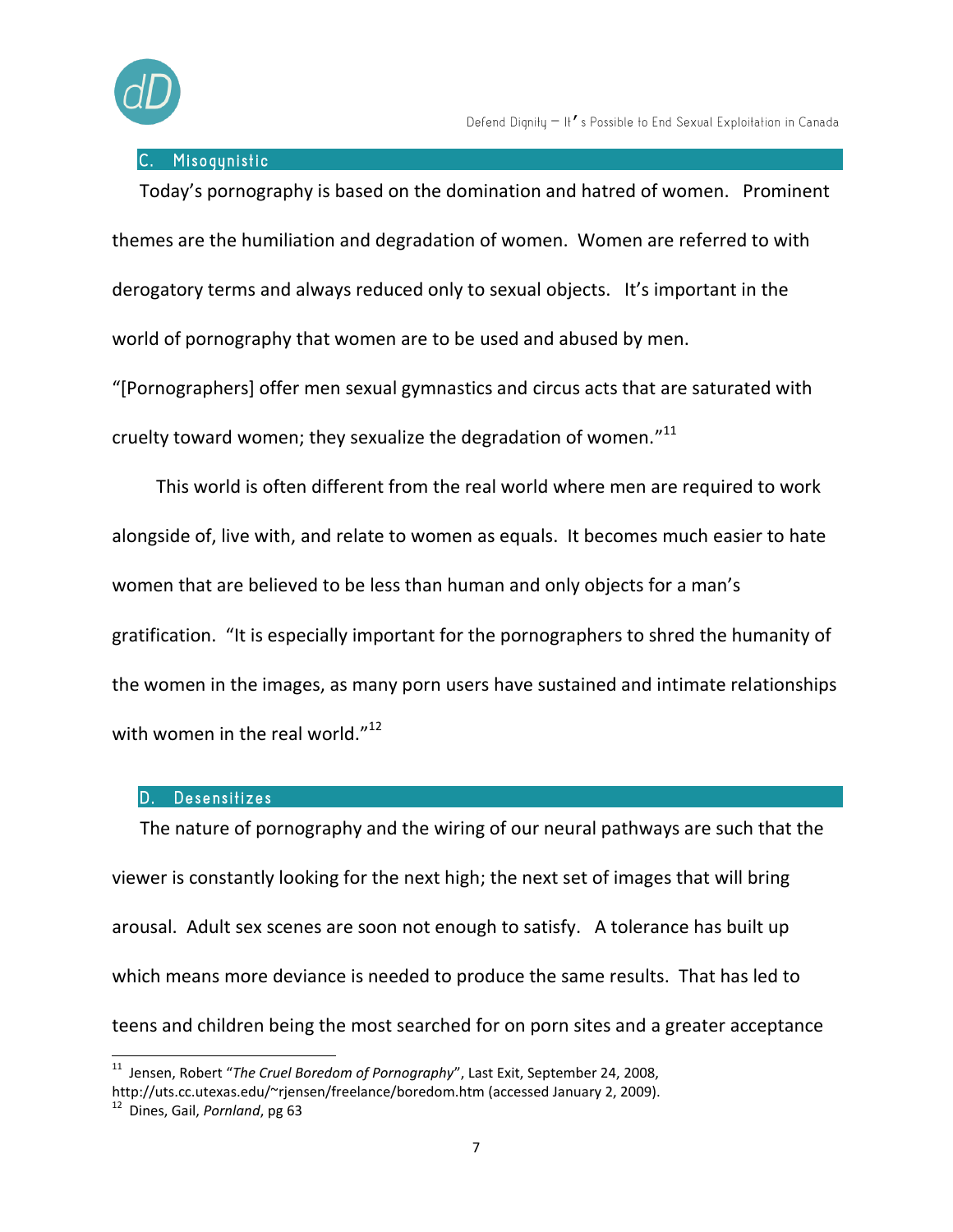

of bestiality and other more sexually deviant behaviour. "The combination of hyperrealistic imagery, moving pictures, and rapid-fire bombardment of images appears to mean also that chronic consumers both become visually desensitized, and find themselves viewing depictions they themselves would once have regarded as taboo or off-limits." 13

Dr. Norman Doidge, author of The Brain That Changes Itself, says: "When pornographers boast that they are pushing the envelope by introducing new, harder themes, what they don't say is that they must, because their customers are building up a tolerance to the content."<sup>14</sup>

## III WHY SHOULD PORNOGRAPHY BE TREATED AS A PUBLIC HEALTH CRISIS?

"Porn is a social issue because the harm it creates affects individuals or groups beyond their capacity to correct it."<sup>15</sup>

Increasingly, clinicians are seeing the harms and devastation of pornography

from women, men and children present in their offices in North America.

Dr. Jill Manning, a marriage and family therapist says: "Those who claim pornography is

harmless entertainment, benign sexual expression, or a marital aid, have clearly never

<sup>13</sup> Layden, Mary – Anne, *The Social Costs of Pornography, A Statement of Findings and Recommendations*, The Witherspoon Institute

<sup>14</sup> Doidge, Norman, *The Brain That Changes Itself*, pg 105 (Penguin Books, 2007)

<sup>15</sup> Anderson, Cordelia, *Why Pornography is a Public Health Issue*, Coalition to End Sexual Exploitation Summit, 2014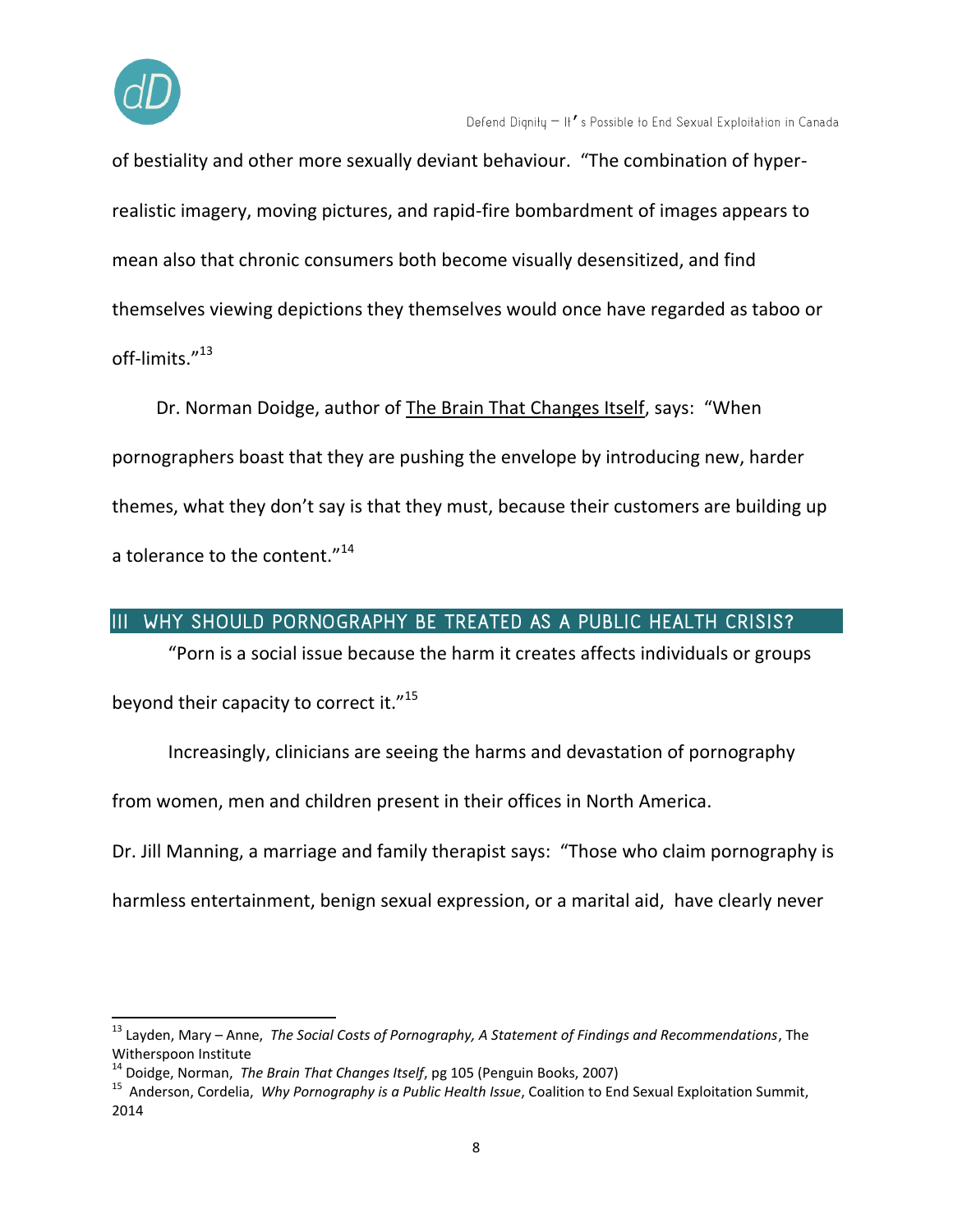

sat in a therapist's office with individuals, couples or families who are reeling from the devastating effects of this material."<sup>16</sup>

There are organizations in the United States which are calling for pornography to be treated as a public health issue in much the same way that the country responded to findings that tobacco caused many health issues decades ago. $^{17}$  Just as tobacco was once considered harmless, pornography has been widely accepted as an individual's personal prerogative and harmless choice. However, there is growing research to prove otherwise. Pornography's harms to children in particular warrant a public health approach.

The world's largest porn site is found in Montreal. It boasts 35 million users a day! The number of porn users exceeds those of websites like Netflix and You Tube dramatically. The influence of pornography on today's culture and society is tremendous and needs to be given serious consideration.

#### A. The Connection to Other Forms of Commercial, Sexual Exploitation

Pornography is a form of commercial, sexual exploitation. That reason alone constitutes treating porn as a public health issue.

Dr. Melissa Farley, executive director at Prostitution Research and Education, compares pornography to prostitution and trafficking and says:

<sup>16</sup> Manning, Jill, *The Impact of Pornography on Women: Social Science Findings and Clinical Observations in The Social Costs of Pornography: A Collection of Papers* (Princeton, N.J.: Witherspoon Institute, 2010)

<sup>17</sup> Calfas, Jennifer, *Pornography foes: Make this a health issue,* USA Today, July 14, 2015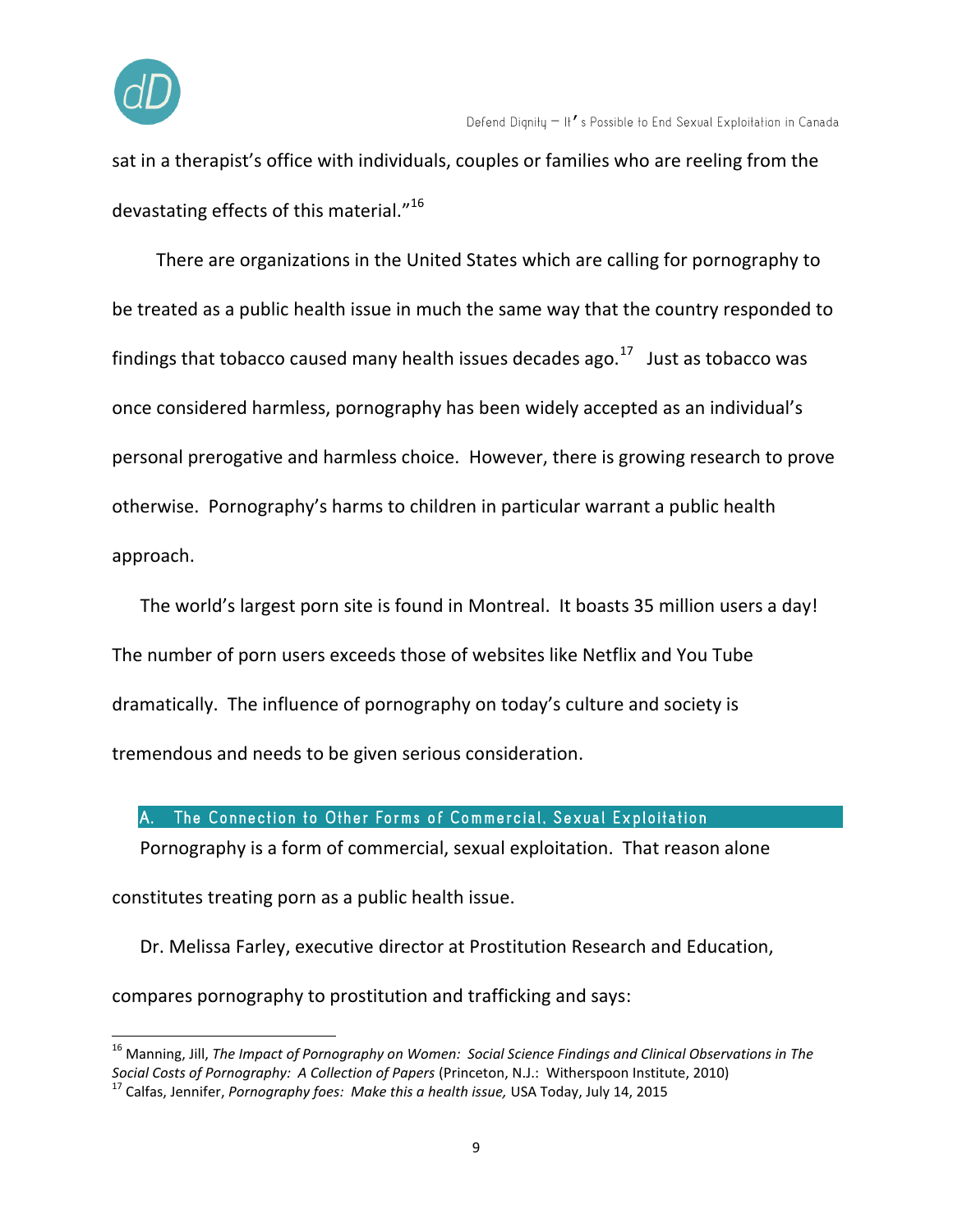

The same kinds of violence against women are perpetrated in pornography, prostitution and trafficking. Disconnecting trafficking from prostitution and pornography normalizes most of the sex industry. Pornography is a business enterprise – the industry documents sexual assaults of individuals and then makes a profit from those misdemeanors as a result. But because pornography is legal, it is more difficult to tackle, expose and take action against the offenses than those of prostitution and sex trafficking.<sup>18</sup>

The [US] Department of justice and the National Center for Missing and

Exploited Children both recognize that pornography is an element that adds to the

serious problem of sex trafficking. Many traffickers are found with filming

equipment and cameras to create and sell pornography.<sup>19</sup>

#### The Harms of Porn B.

Pornography is harmful to the consumer, families, relationships, and to society as a

whole. The lure of pornography to enhance the viewer's sexual experience, in fact

disappoints, as it often has the opposite effect in a consumer's real life. Dr. Mary Anne

Layden says:

I have also seen in my clinical experience that pornography damages the sexual performance of the viewers. Pornography viewers tend to have problems with premature ejaculation and erectile dysfunction. Having spent so much time in unnatural sexual experiences with paper, celluloid and cyberspace, they seem to find it difficult to have sex with a real human being. Pornography is raising their expectation and demand for types and amounts of sexual experiences; at the same time it is reducing their ability to experience sex.<sup>20</sup>

 $\overline{a}$ <sup>18</sup> Calfas, Jeniifer *Pornography foes: Make this a health issue*, USA Today, July 14, 2015 Farley,Melissa, *Pornography, A Public Health Crisis*, US Capitol Symposium, July 14, 2015

<sup>19</sup> E. McGinnis, *The Horrifying Reality of Sex Trafficking*[, www.Beverlylahayeinstitute.org](http://www.beverlylahayeinstitute.org/)

<sup>20</sup> http://www.covenanteyes.com/pornstats/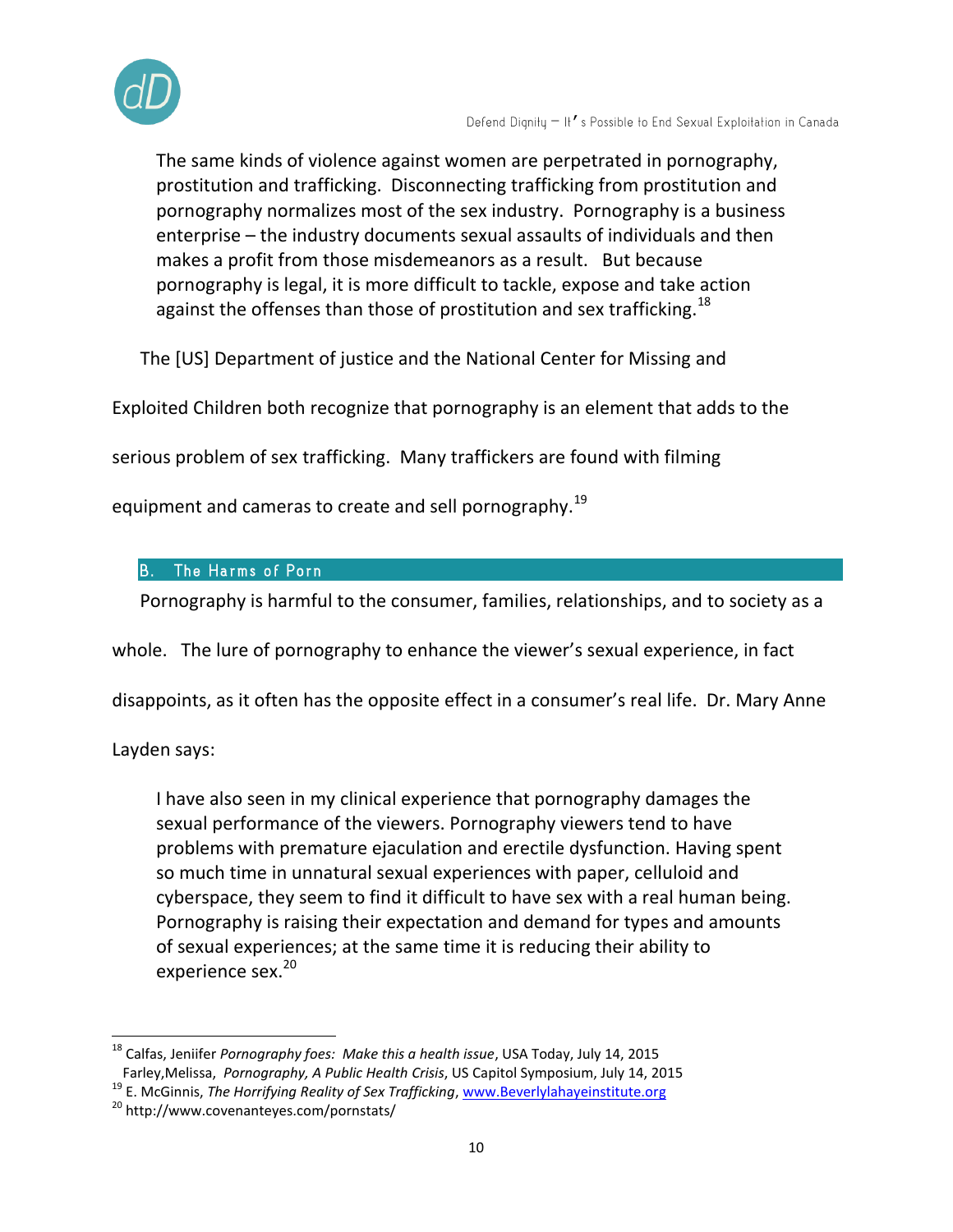

Pornography is driven by a "4-A locomotive" which races down the track of our

culture. Pornography is addictive, accessible, anonymous and affordable.

# 1. ADDICTIVE

A very significant reason pornography use is harmful is that it is addictive. Dr.

Donald Hilton, Adjunct Associate Professor in the Department of Neurosurgery of the

University of Texas Health Sciences Center at San Antonio says:

Pornography is a biologically addictive medium that alters brain reward and motivation systems in a negative way…. Virtually every study looking at addiction has shown shrinkage and abnormality in the reward areas and in judgment centers [of the brain]. These include addictions to drugs such as cocaine, methamphetamine, and opiates, and to behavioural addictions such as to food, sex, the internet, and as we have discussed, pornography.<sup>21</sup>

Some of the brain's neurotransmitters are behind pornography addiction. The

neurotransmitter, Dopamine, provides us with feelings of enjoyment and reinforcement during rewarding activities, including drugs of addiction, as well as pornography. The release of dopamine also motivates us to continue with or crave rewarding activities more. Testosterone also plays a role in porn addiction. Its production is increased when sexual cues are picked up. "Because testosterone is slow to dissipate, men who habitually view pornography cause their own chemical imbalance. This high testosterone level increases their sexual awareness far above normal. Sexual fantasies are sparked by everyday objects and even modestly dressed women are seen as

 $\overline{a}$ <sup>21</sup> Hilton, Don, *Pornography and the Brain Pubic Health Considerations,* US Congress Symposium, July 14, 2015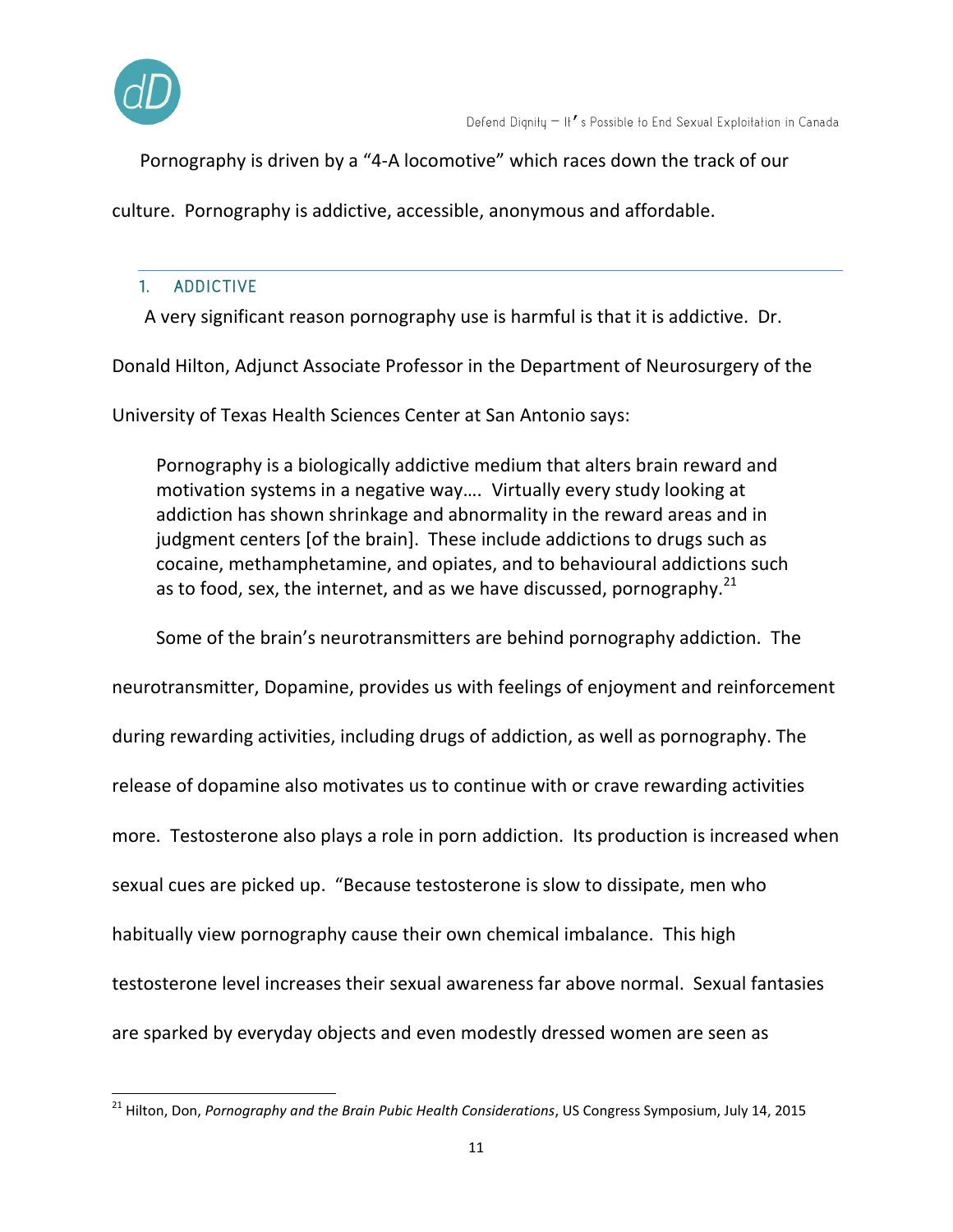

Defend Dignity - It's Possible to End Sexual Exploitation in Canada

provocative."<sup>22</sup> Oxytocin is yet another chemical at play and is often referred to as the bonding hormone. It plays a major role in sexual bonding because it is released in climax. "For the porn user instead of bonding to a real mate, the porn viewer's brain bonds to the image, video or situation, especially when the activity is reinforced through repetition."<sup>23</sup> Norepinephrine also plays a role in sexual arousal and sexual memory. "It helps us burn emotional experiences in our minds."<sup>24</sup>

Due to this brain chemical cocktail, it becomes easier to see how pornography becomes addictive. "Continued use of pornography carves neural pathways in the brain," according to Dr. William Struthers in <u>Wired for Intimacy.<sup>25</sup> "Repetition matters.</u> But because sexual activity launches such an amazing fireworks show in our brains, it takes less repetition to build these porn pathways than it would for us to engrain cravings for other activities."<sup>26</sup> The brain will often also respond to related stimuli because "a superhighway is connected to the rewards circuitry. This superhighway has many entrance ramps; sexual cues are seen everywhere and sexual fantasizing comes easv. $"^{27}$ 

<sup>22</sup> Black,Sam, *The Porn Circuit*, Covenant Eyes, 2013, pg. 11

 $23$  Ibid, pg. 12

 $24$  Ibid, pg. 11

<sup>25</sup> Struthers,William, *Wired for Intimacy. How pornography hijacks the male brain*, 2009, pgs 86, 106

<sup>26</sup> Black, Sam, *The Porn Circuit,* Covenant Eyes, 2013, pg. 16

 $27$  Ibid, pg. 17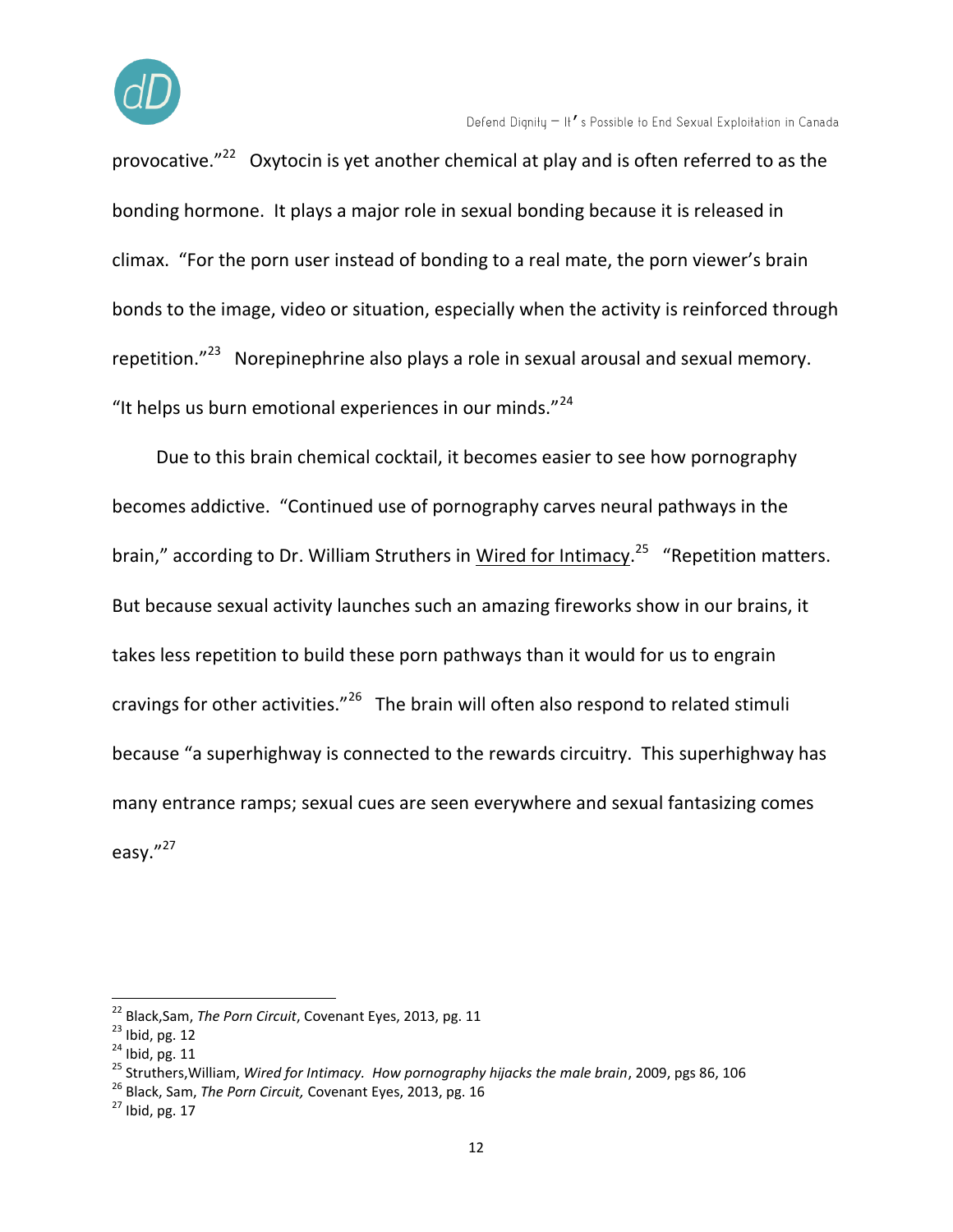

As already noted above in II D, pornography desensitizes. Many porn users find

they need a greater amount or more varied and deviant porn to activate a state of

arousal that achieves that sought after release of dopamine.

Like a path is created in the woods with each successive hiker, so do the neural paths set the course for the next time an erotic image is viewed. Over time these neural paths become wider as they are repeatedly traveled with each exposure to pornography. They become the automatic pathway through which interactions with women are routed. The neural circuitry anchors this process solidly in the brain…. All women become potential porn stars in the minds of these men. They have unknowingly created a neurological circuit that imprisons their ability to see women rightly…. Repeated exposure to pornography creates a one way neurological superhighway where a man's mental life is over-sexualized and narrowed. It is hemmed on either side by high containment walls making escape nearly impossible."<sup>28</sup>

As people often grow increasingly tolerant of the images they see, they often

become disgusted with their own pornographic pursuits, but are unable to stop – a true

sign of an addiction.

#### 2. ACCESSIBLE

Due to the internet, there is a tsunami of pornographic images available at your

fingertips anytime and anywhere, wherever there is WIFI or data enabled devices.

According to Covenant Eyes, an internet accountability and filtering program, by 2017, a

quarter of a billion people are expected to be accessing mobile adult content from their

phones or tablets, an increase of more than 30% from 2013. Mobile adult video chat

 $\overline{a}$ <sup>28</sup> Struthers, William, *Wired for Intimacy*, 2013, pg 85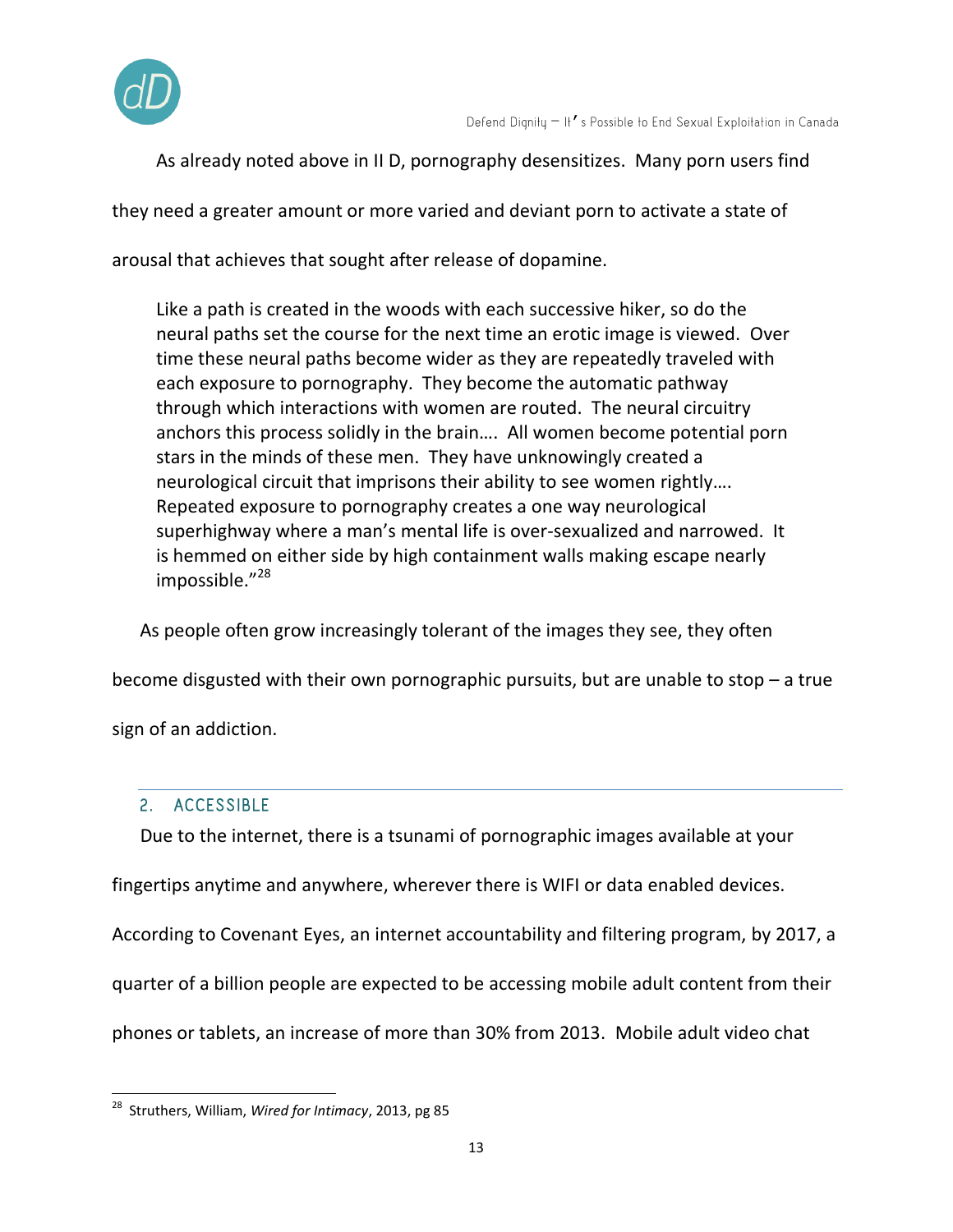

alone will have a compound annual growth rate of 25%. One in five mobile searches is currently for pornographic material.<sup>29</sup>

#### 3. ANONYMOUS

Pornography is something you can do in private. All you need is WIFI or data access and you can log onto the millions of porn pages available without ever having to sign in or let anyone know you are logging on.

Gail Dines, in Pornland, says "A key factor driving the growth of the porn market has

been the development of technologies allowing users to buy and consume porn in

private, without embarrassing trips to seedy stores or video rental shops."<sup>30</sup>

Gone are the days of leaving your house to walk into a triple-x video store or

covering up the cover of the magazine you just purchased.

## 4. AFFORDABLE

Nine out of ten porn viewers only ever access free internet pornography. There is a plethora of every type and genre of pornography that comes at no monetary cost to the consumer.

#### C. Harms of Pornography on Children

The brains of young children are being bombarded with graphic, extreme internet pornography, causing significant harm. The average age of first exposure to internet pornography is 12 years old and is declining. By age ten,

<sup>&</sup>lt;sup>29</sup> http://www.covenanteyes.com/pornstats/

<sup>30</sup> Dines, Gail, *Pornland*, Pg 48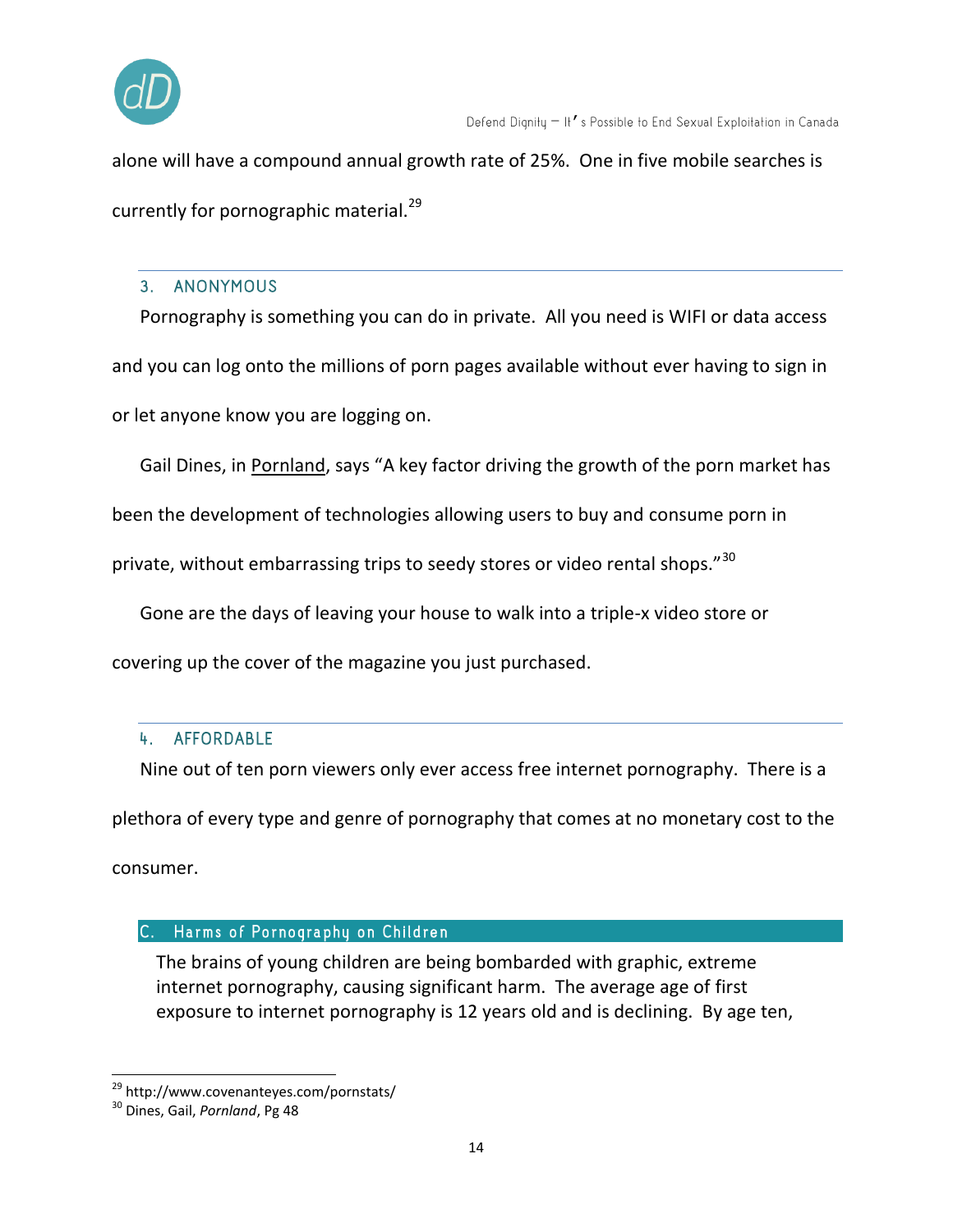

32% of children have been exposed to pornography. Also, 53% of boys and 28% of girls ages 12-15 use sexually explicit pornography via the internet. $31$ 

Today, many children and teens look to pop culture and the internet for

information on sex, gender and relationships more than they do their parents or

other trusted adults. As already described, the harms of pornography are only

more alarming as we consider our children's healthy development.

## ADOLESCENTS' VULNERABILITY TO ADDICTIVE POWER OF PORNOGRAPHY

As discussed earlier under the Harms of Pornography, pornography can become addictive and even more so in the brains of our young people. "Adolescents are more vulnerable to the molding and addicting power of pornography. They elaborate DeltaFosB, a brain protein important in addiction more potently than adults. Their frontal reward and control areas are not fully pruned and myelinated until the mid to late 20s."<sup>32</sup>

Adolescents are more vulnerable to the negative effects of pornography because of the frontal cortex of their brains.

## SUMMARY OF RESEARCH

 $\overline{a}$ 

Youth with greater pornography exposure have been found more likely to:<sup>33</sup>

- Have sex at a younger age
- Engage in risky sexual behaviour

<sup>31</sup> Allen, Ernie, Former President and CEO , International Centre for Missing & Exploited Children, *Why Finding a Slution is So Difficult*, Collection of papers from Symposium at US Capitol, July, 2015, Pg 47 <sup>32</sup> Hilton, Don, Symposium, Pg. 25

<sup>&</sup>lt;sup>33</sup> Owens, E.W. Behun, R., Manning, Jill., &Reid, R. (2012). The impact of internet pornography on adolescents: A review of the research. *Sexual Addiction and Compulsivity* 19,99-122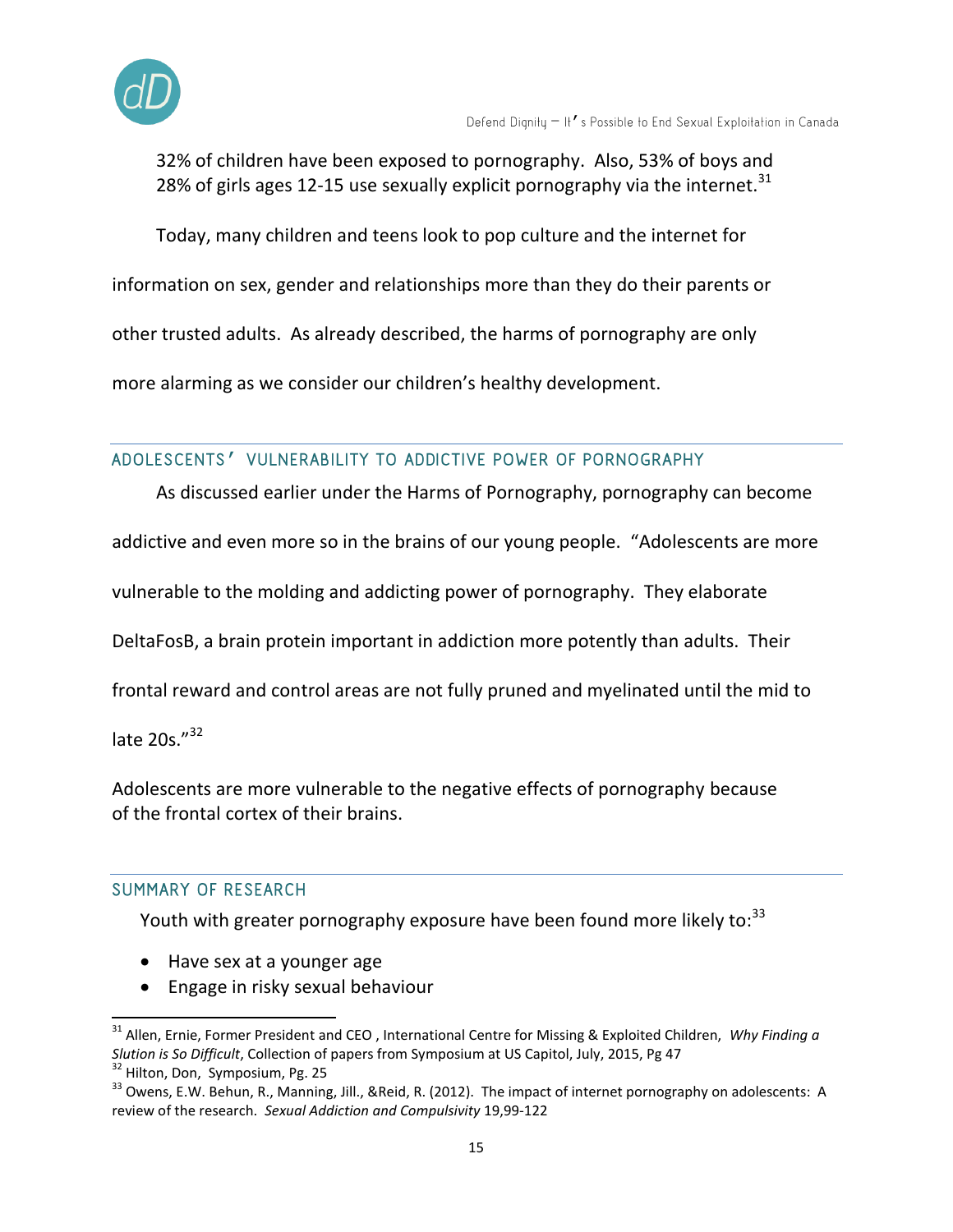

- Have negative attitudes toward using condoms
- Have oral sex, anal sex, and sex with multiple partners, which increases their risk for sexually transmitted infections
- View women as sex objects
- Have attitudes that support violence against women
- $\bullet$  Believe 'rape myths' beliefs that justify or defend rape
- Report decreased empathy for rape victims
- Choose not to intervene when witnessing college sexual assault
- Have increasingly aggressive behavioural tendencies
- Report increased interest in coercing partners into unwanted sex acts
- Experience increased difficulty in developing intimate relationships with partners
- Report decreased sexual interest in their girlfriends or wives
- Develop compulsive internet use

A representative Swedish study on adolescent boys has shown that boys with daily

consumption of pornography showed more interest in deviant and illegal types of

pornography and more frequently reported the wish to actualize what was seen in real

life. $34$ 

## **ERECTILE DYSFUNCTION**

Young male pornography users are more likely to experience erectile dysfunction,

premature ejaculation and delayed ejaculation.

In one study, 58% of male pornography users (average age twenty-five) had erectile dysfunction with women but not with pornography. Internet pornography is making a generation of men who can only have sex with pixels but not with people. They may have a greater desire for sex but they have a reduced ability to engage in sex in a healthy way.<sup>35</sup>

<sup>—&</sup>lt;br>34

http://www.researchgate.net/publication/47298591 Frequent users of pornography. A population based epi [demiological\\_study\\_of\\_Swedish\\_male\\_adolescents](http://www.researchgate.net/publication/47298591_Frequent_users_of_pornography._A_population_based_epidemiological_study_of_Swedish_male_adolescents)

<sup>35</sup> Leyden, Mary-Anne, *Sexual obesity: Research on the Public Health Crisis of Pornography*, Collection of papers from Symposium at US Capitol, July , 2015, pg. 37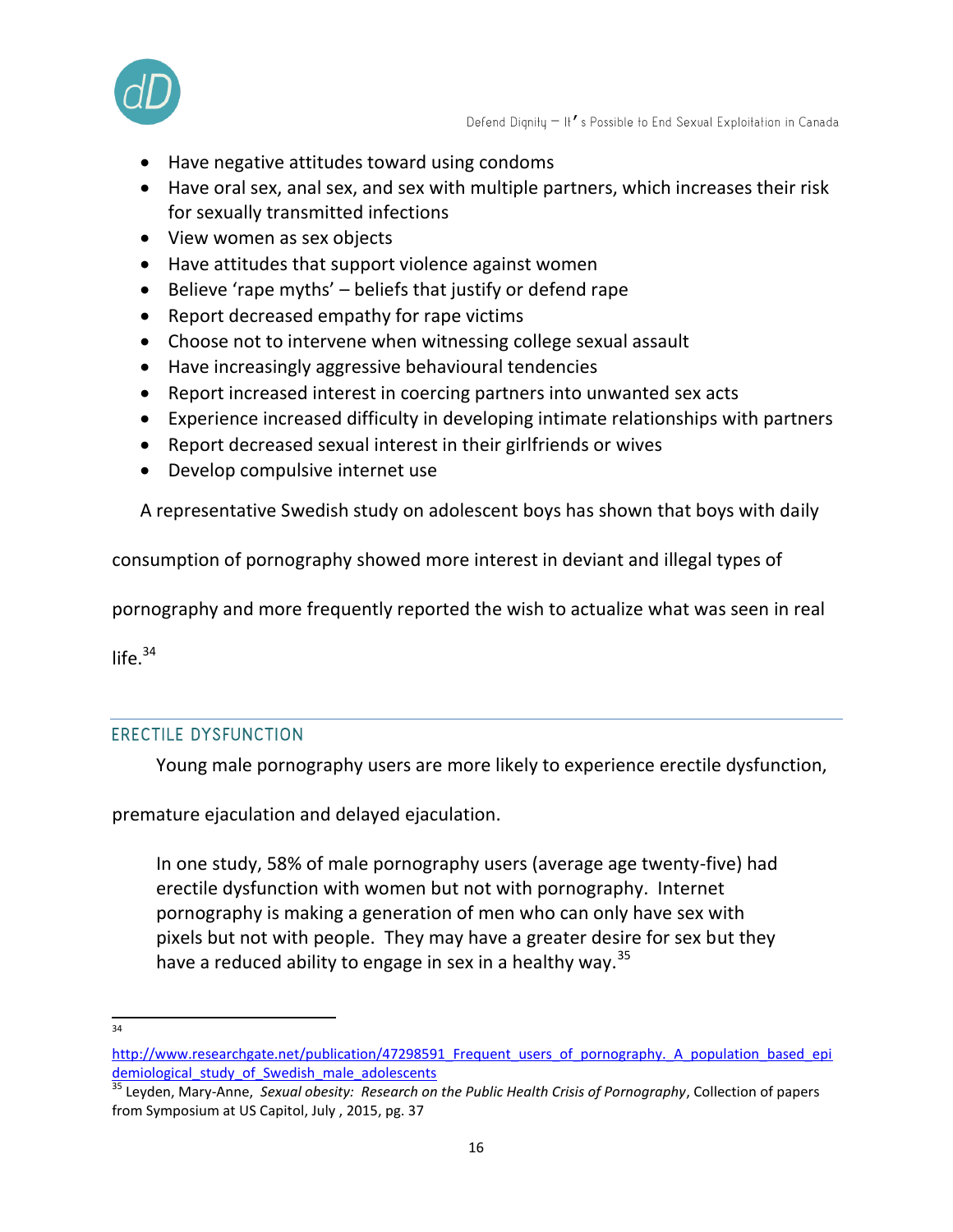

#### ADULT SEX OFFENDERS OF CHILDREN

A well- known practise of adult sex offenders of children is to use pornography to groom children and youth into thinking that sexual acts with adults is normal. Pornography is used to break down natural sexual inhibitions, to educate children on the mechanics of what is expected of them and to bring them into sexual contact with other adult abusers or with other children expected to perform sexually.<sup>36</sup>

#### **SEXTORTION**

With the advent of smartphones, we are seeing 'sextortion' cases on the rise.

Child abuse images taken by an abuser or a peer can be easily spread via the internet

resulting in blackmail of the child. Resultant issues of depression, shame and guilt have

resulted in suicides. The case of Canadian, Amanda Todd<sup>37</sup>, is such an example.

Canadian Cybertipline reports have escalated. On average, Cybertip.ca receives over

3,000 reports and 80,000 page views per month. $38$ 

#### PORNOGRAPHY' S EFFECTS ON GIRLS

While the most common users of pornography are boys, girls using porn are

growing with the same negative outcomes.

Females who were exposed to pornography as children are more likely to accept the rape myth and are more likely to have sexual fantasies that involve rape. Adult females who have been exposed to pornography were

<sup>36</sup> Cooper, Sharon, M.D., CEO, Development and Forensic Pediatrics*, Pornography: Sex Education for the Developing Brain,* Collection of Papers at the Symposium at US Congress, July, 2015, pg 26, 27

<sup>37</sup> http://nobullying.com/amanda-todd-story/

<sup>38</sup> https://www.cybertip.ca/app/en/about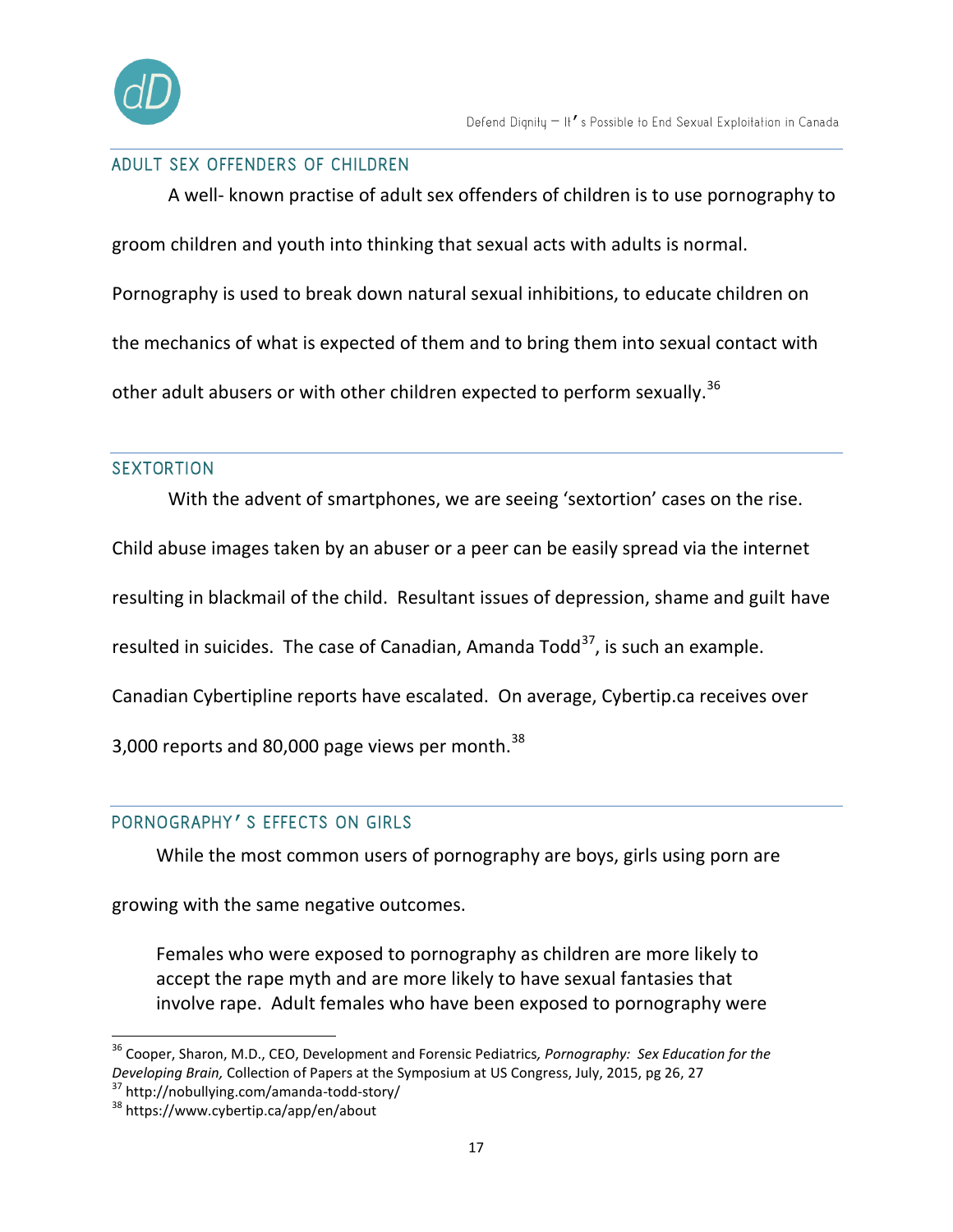

more negative about their bodies and think their partners are more critical of their bodies. Females, similar to the males, have reduced support for the women's liberation movement. Also similar to the males, females think rapists deserve less time in prison. In my own research, I found that the more pornography young adult females use, the more likely they are to become victims of non-consensual sex.<sup>39</sup>

Pornography teaches girls their value is tied up in pleasing men through their

sexual behaviour.

# IV AN ACTION PLAN FOR YOU AND YOUR FAMILY

#### For Yourself

The first step in protecting yourself from pornography is to install accountability software such as Covenant Eyes.<sup>40</sup> All online activity including websites visited, videos watched, and chat rooms entered are all listed in an accountability report shared with an accountability partner of your choosing. Accountability goes a long ways in helping to maintain a porn free life.

If you are a viewer and find that even with accountability software installed,

staying free of pornography is difficult, consider finding help through a sexual addiction

counselor or the organization Journey Canada<sup>41</sup>. An online program, Fortify<sup>42</sup>, designed

<sup>&</sup>lt;sup>39</sup> Leyden, Mary-Anne, pg. 38

<sup>40</sup> www.covenanteyes.com

<sup>41</sup> www.journeycanada.org

<sup>42</sup> [www.fortifyprogram.org](http://www.fortifyprogram.org/)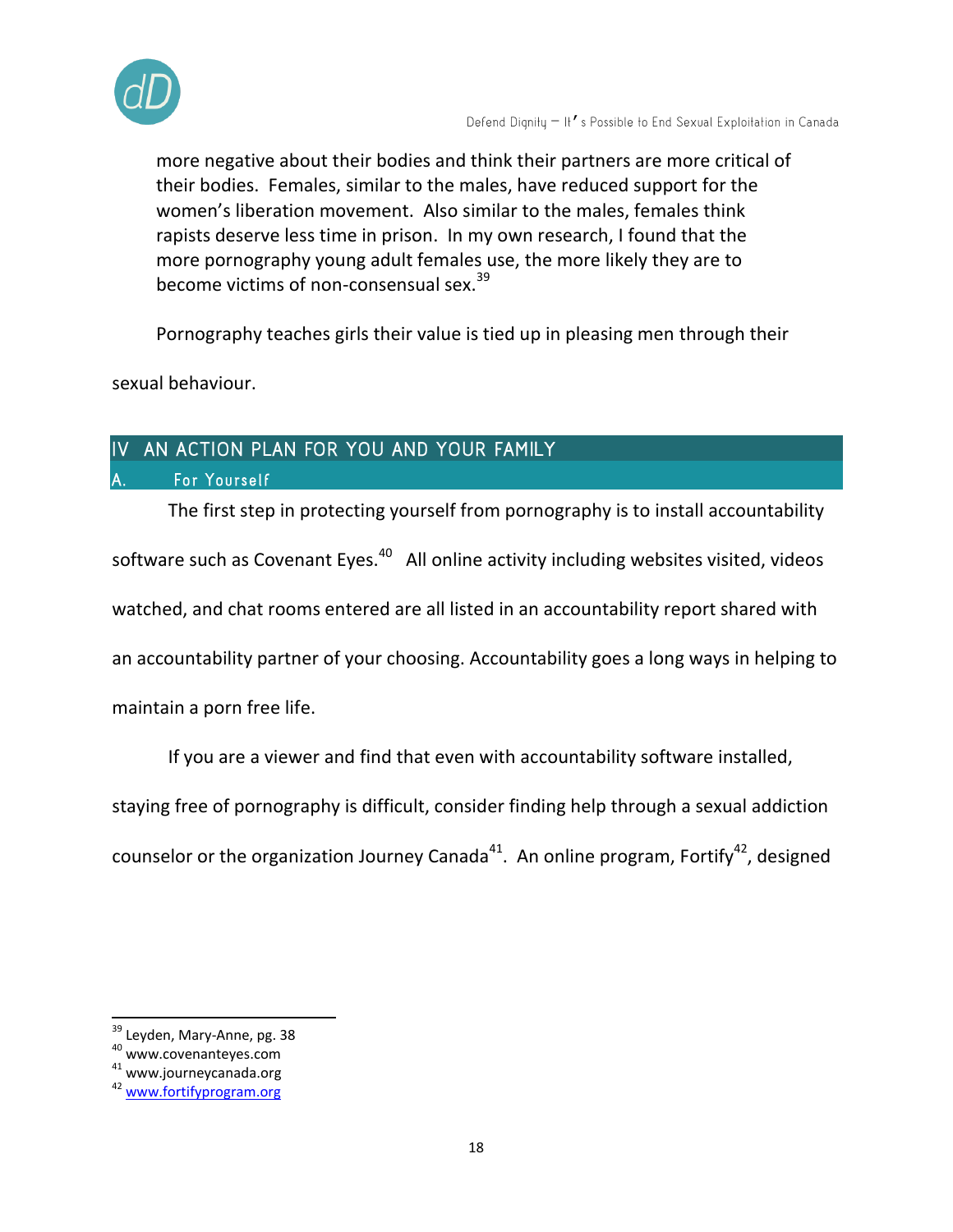

for teens and young adults by Fight the New Drug<sup>43</sup> is also experiencing great success rates.

#### For your family B.

Parents must start having conversations about porn and healthy sexuality. With the average age of exposure between 10 and 12 years of age, parents need to overcome awkwardness and start the conversation. Sex is a beautiful gift that must not be destroyed by pornography. Parents need to be proactive in opening communication doors so that their children will find them to be a good resource on sex. Some excellent resources to help you in this are the books: [Good Pictures, Bad Pictures](http://www.amazon.ca/Good-Pictures-Bad-Porn-Proofing-Todays/dp/0615927335)<sup>44</sup> and 30 Day Sex Talks<sup>45</sup> and How to Talk to Your Kids About Pornography<sup>46</sup>

Just as having accountability software is good for adults, it is good for children as well. Also, having a good software filter on all internet enabled devices in the home is necessary to better protect children. Covenant Eyes is a good source for this kind of filter.

Take time to understand and monitor the Apps and social media that your children are accessing on their devices. Many of these are gateways to pornography.

<sup>&</sup>lt;sup>43</sup> www.fightthenewdrug.org

<sup>44</sup> http://www.amazon.ca/Good-Pictures-Bad-Porn-Proofing-Todays/dp/0615927335

<sup>45</sup> http://educateempowerkids.org/introducing-30-days-sex-talks-empowering-child-knowledge-sexual-intimacyages-3-7/

<sup>46</sup> http://www.amazon.com/Talk-Your-Kids-about-

Pornography/dp/0986370843/ref=sr\_1\_4?s=books&ie=UTF8&qid=1460342095&sr=1-4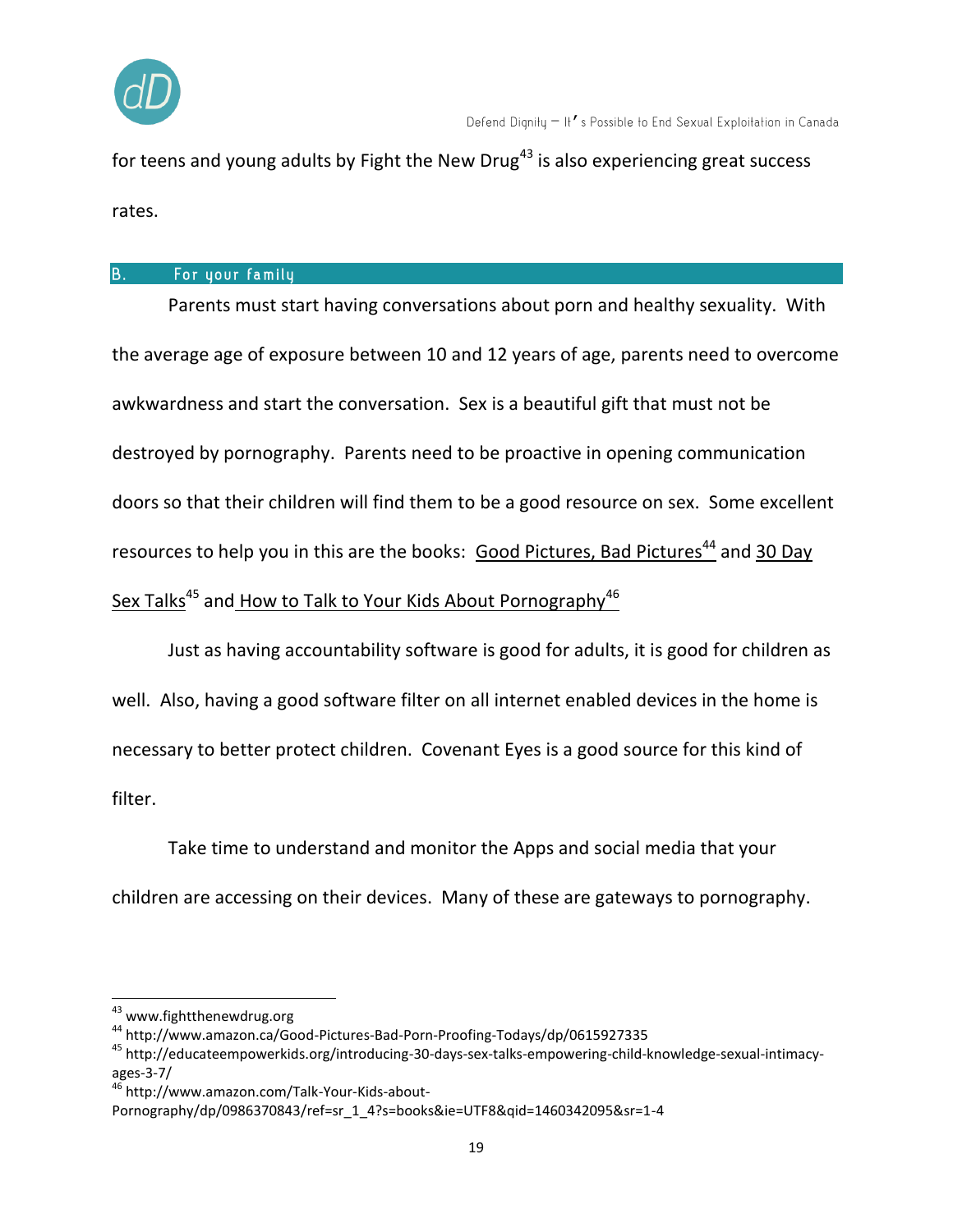

Become media literate, so that you're aware of what your children are being exposed to regularly in the culture. The best way to counteract this is by maintaining open communication with your children to discuss the positive and negative aspects of media's influence.

#### Defend Dignity's REVEAL

Defend Dignity has developed a conference called REVEAL. People will learn about the sexually exploitive and pornified culture we live in along with practical ways to respond by attending this event. Parents will learn how to discuss positive sexuality, the harms of pornography and how to protect their children. Pornography's addictive nature and how it affects relationships will also be explained. The Action Plan below will also be explained and you will be encouraged to participate so that Canadians can become engaged in creating a safer Canada.

#### AN ACTION PLAN FOR CANADA  $\overline{V}$

Our country needs to address the pornography problem. Our current obscenity laws need to be enforced. All internet and print pornography needs to be labeled as harmful in the same way that cigarettes have health warning labels. The accessibility of pornography needs to be denied to children by ensuring that there is meaningful age verification on every pornography website. And, most effectively, Canada needs to consider default filtering for all users.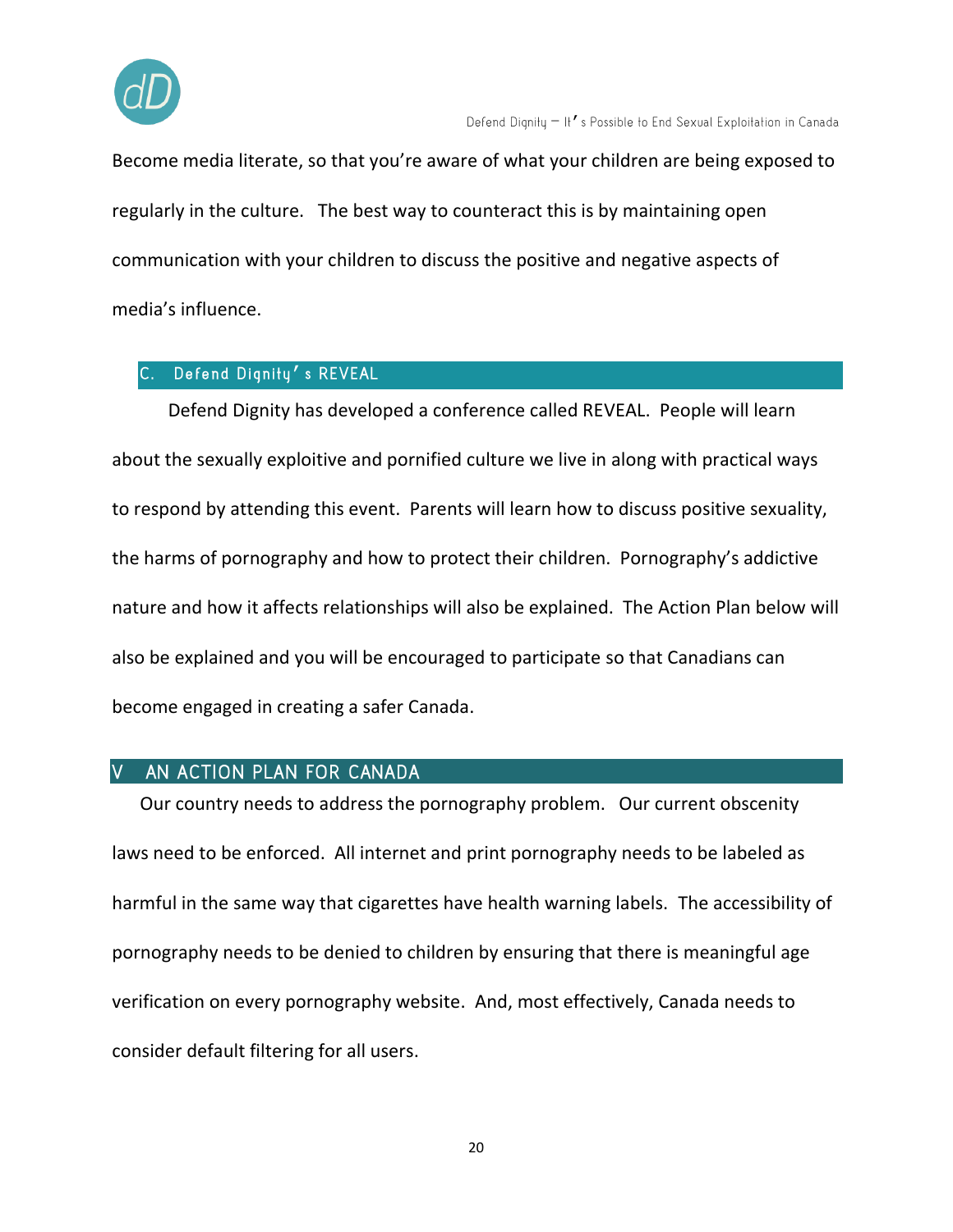

#### 1. OBSCENITY LAWS NEED ENFORCING

Canada has obscenity laws<sup>47</sup>, but they have not been enforced to the degree in which they could be in relation to pornography. As we have said in this document, much of pornography is violent and extreme. Could we not expect that the laws we do have should be used to protect the actors and the viewers?

#### 2. LABELED HARMFUL

Just as tobacco requires a warning label because of its health hazard, so too should pornography be required to carry such a warning. Pornography is addictive and therefore harmful. This should be clearly noted on all internet and print pornography.

#### 3. AGE VERIFICATION

In the same way that individuals must prove their age prior to purchasing tobacco by showing ID, a similar system must be considered to access both print and internet pornography. Unless there is some kind of system prohibiting porn access to children, pornography is completely accessible by all. Legislation in the United Kingdom to this end is now in place. There will be a good model for Canada to follow soon.

 $\overline{a}$ <sup>47</sup> http://www.parl.gc.ca/Content/LOP/researchpublications/843-e.htm#currentlaw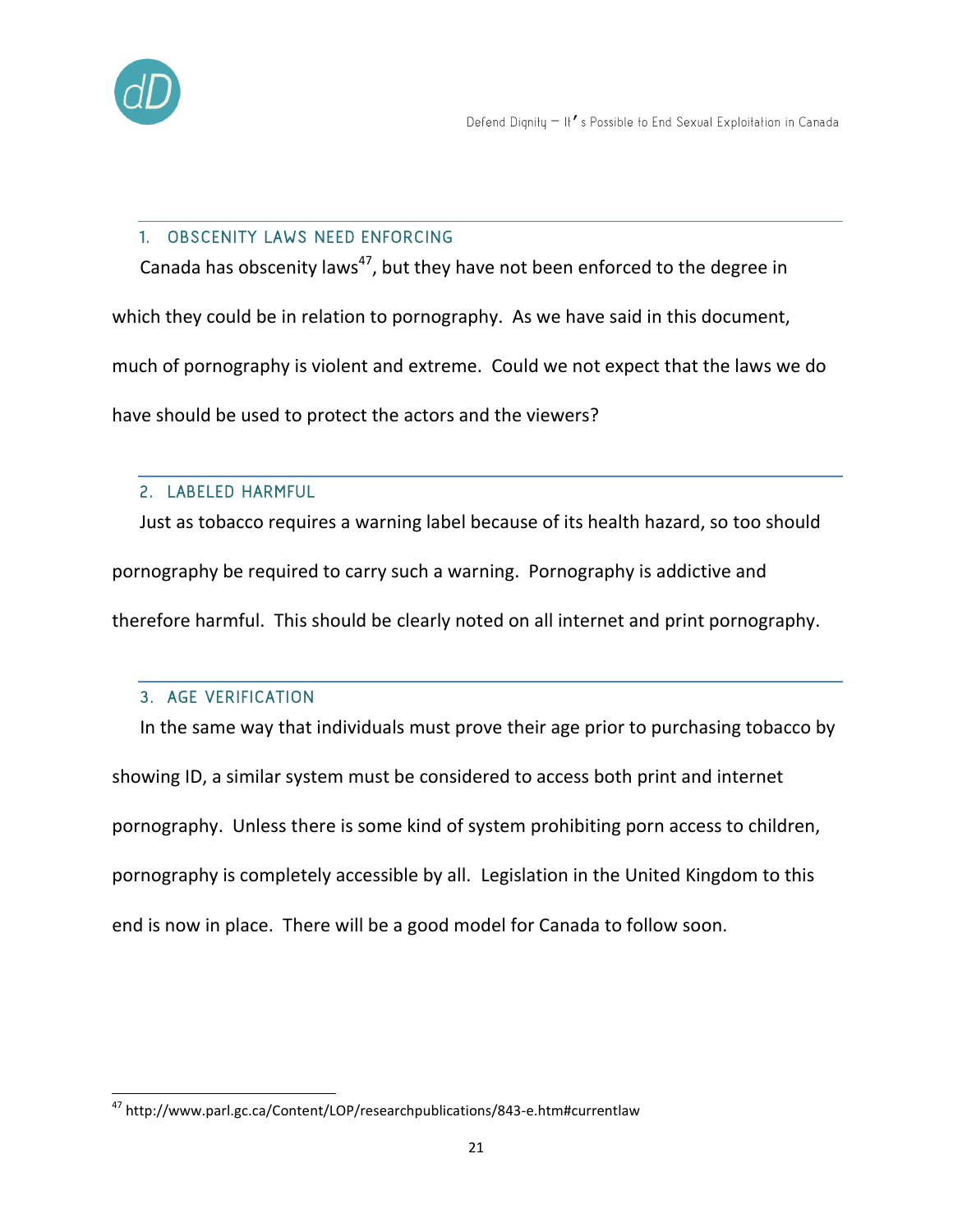

#### 4. DEFAULT FILTERING

Canada needs to put in place default filters at the Internet Provider level. These

filters would automatically block access to pornography unless an individual customer

opts in. Beyond their homes, this can help to minimize exposure to children in other

locations.

There is a precedent for this in the United Kingdom.

[Prime Minister David Cameron] called upon British Internet companies to take voluntary action to provide default filtering for all users. He approached this not as a limitation on free speech – those who want to access pornography can still get it. But instead of depending on parents to adopt and implement available filtering tools, he urged the Internet companies to provide these tools for them automatically, unless users opt out of receiving them. Today, the four major British ISPs – British Telecom, BSkyB, Talk Talk, and Virgin – are implementing default-filtering. British households are being contacted by their internet service provider to specify whether they want to activate the "family friendly filters." For those who do not state a preference, the filters are automatically switched on by their service provider.<sup>48</sup>

If the United Kingdom can do this, so can Canada. For the sake of our children,

this is something we must give serious consideration.

#### 5. DIRECT ACTION

Defend Dignity will be calling for the public's engagement to counteract pornography

in our country by calling for direct actions in the following ways:

<sup>&</sup>lt;sup>48</sup> Allen, Ernie, pg 49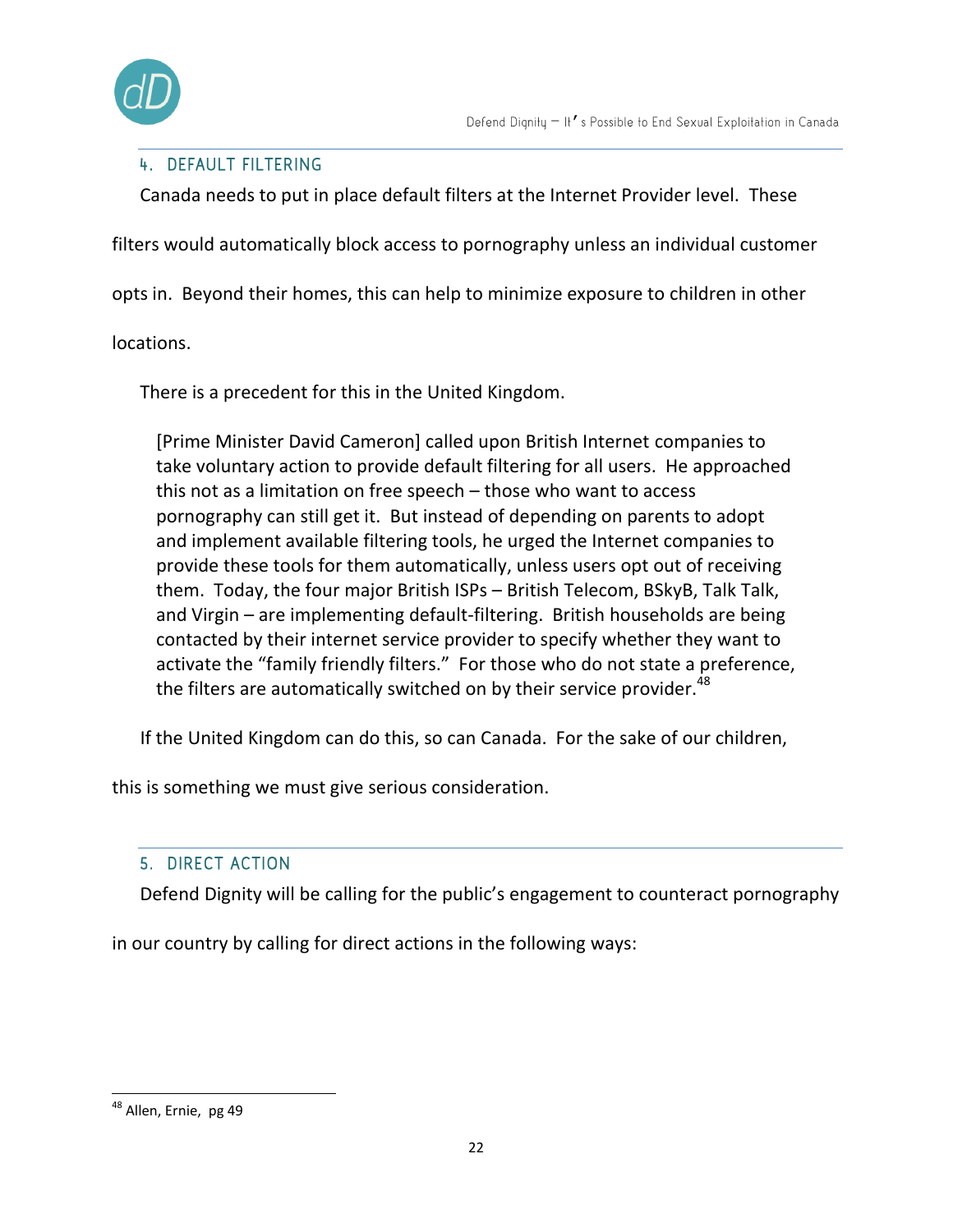

#### **CHOOSE CHANGE**

Following the lead of a US led campaign, The Dirty Dozen<sup>49</sup>, Defend Dignity has formulated a list of 5 companies and organizations with headquarters in Canada who spread pornography and exploitation. We call on the public to hold them responsible through the [www.choosechangecanada.org](http://www.choosechangecanada.org/) website.

#### Ш. LETTERS TO ELECTED OFFICIALS

Defend Dignity will be providing letter templates for the public to write to elected government officials, asking them to consider the above action plan.

#### VI CONCLUSION

It is time for us as a country to recognize and address the significant harms of pornography. The lives of the coming generation, those born in the digital age, are at stake. We must confront this head on for what it is, a public health crisis. The pornography epidemic requires a collaborative, multi-sector, well planned and executed response. As Defend Dignity works to end all commercial, sexual exploitation in Canada, we are challenging pornography directly and working collaboratively to find solutions.

Encouraging the development of a public health response to pornography is of utmost importance to Defend Dignity. We are also compelled by the fact that pornography kills love. We believe that humanity was made to give and receive love. Porn is all about immediate gratification and therefore does not lead to love and

 $\overline{a}$ <sup>49</sup> http://endsexualexploitation.org/dirtydozen-2015/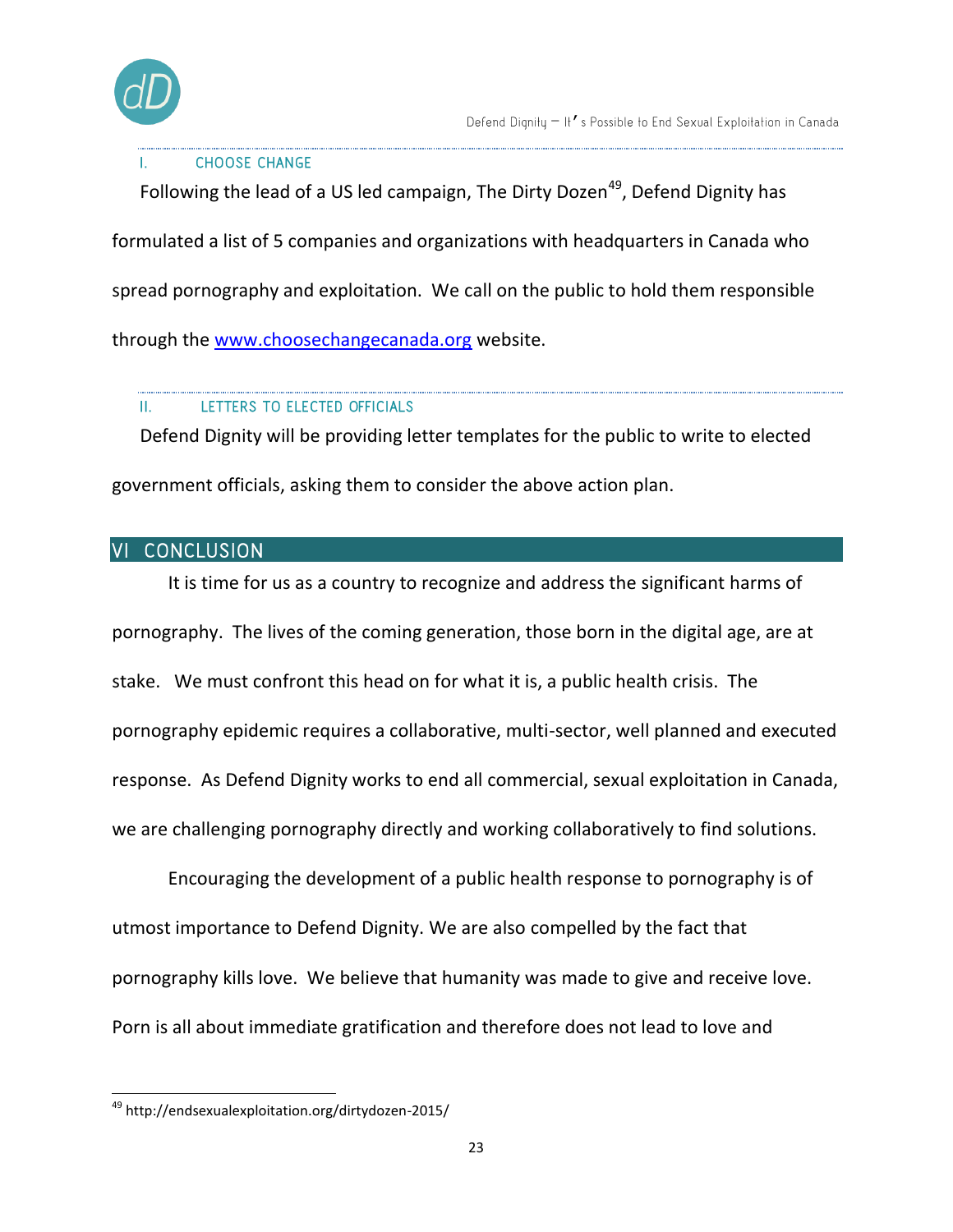

intimacy, but rather to selfishness. We believe that people are meant to be treasured

and valued, not objectified. For all of these reasons, Defend Dignity will work to

eradicate pornography in Canada.

## **BIBLIOGRAPHY**

- Allen, Ernie, *Why Finding a Solution is So Difficult*, Collection of papers from Symposium at US Capitol, July, 2015
- Anderson, Cordelia, *Why Pornography is a Public Health Issue*, Collection of Papers from Symposium at US Capitol, July, 2015
- Black, Sam, *The Porn Circuit*, Covenant Eyes, 2013
- Calfas, Jennifer, *Pornography foes: Make this a health issue,* USA Today, July 14, 2015
- Cooper, Sharon, *Pornography: Sex Education for the Developing Brain,* Collection of Papers from the Symposium at US Congress, July, 2015
- Dines, Gail, *Pornland*, How Porn Has Hijacked Our Sexuality, Beacon Press, 2010
- Doidge, Norman, *The Brain That Changes Itself*, Penguin Books, 2007
- Farley, Melissa, *Pornography, A Public Health Crisis*, Collection of Papers from Symposium at US Congress, July, 2015
- Hilton, Don, *Pornography and the Brain, Pubic Health Considerations*, Collection of Papers from Symosium at US Congress,July, 2015
- Jensen, Robert *The Cruel Boredom of Pornography*, Last Exit, September 24, 2008, http://uts.cc.utexas.edu/~rjensen/freelance/boredom.htm (accessed January 2, 2009)
- Leyden, Mary-Anne, *Sexual Obesity: Research on the Public Health Crisis of Pornography*, Collection of papers from Symposium at US Capitol, July 14 , 2015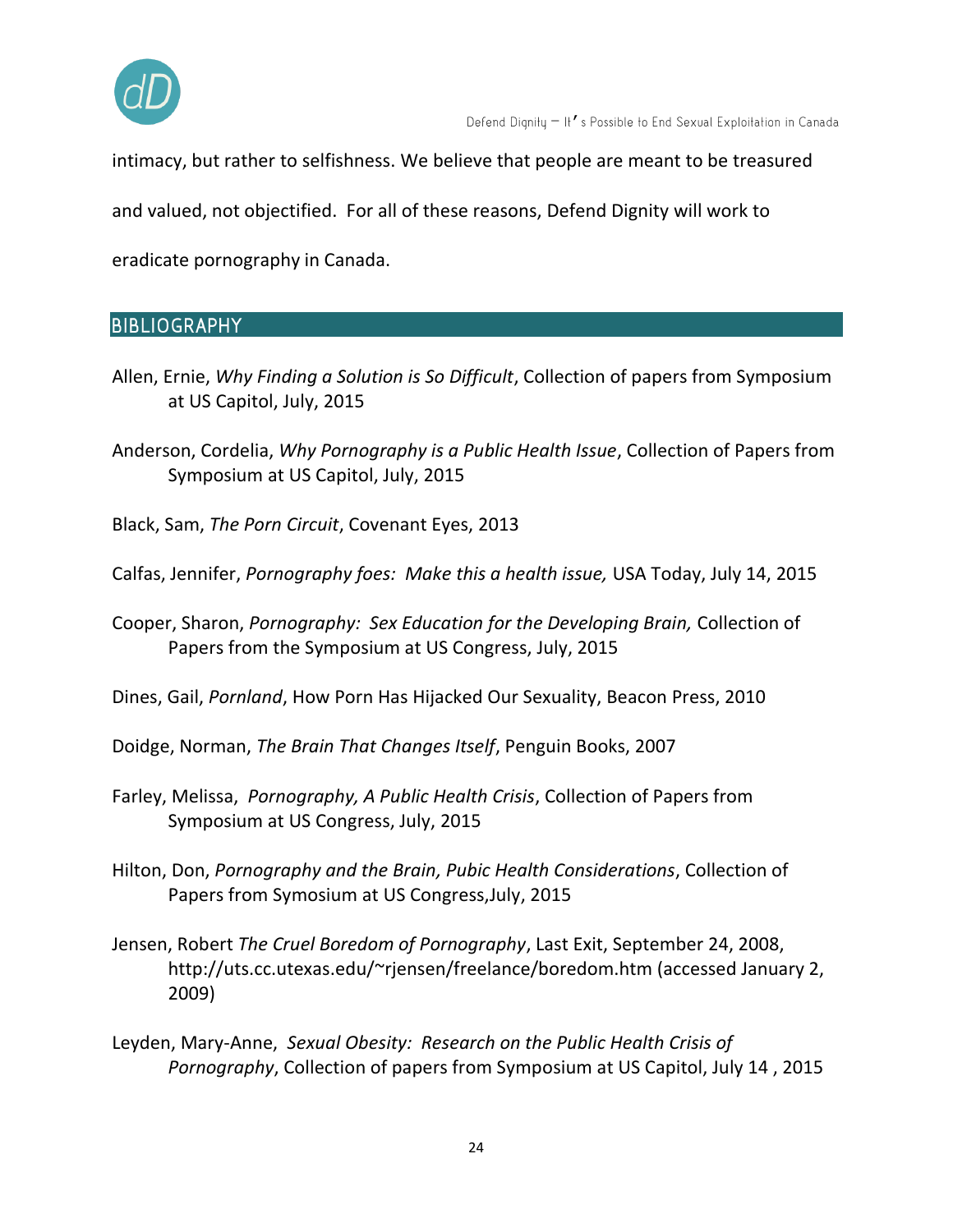

- Manning, Jill, *The Impact of Pornography on Women: Social Science Findings and Clinical Observations in The Social Costs of Pornography*: A Collection of Papers (Princeton, N.J.: Witherspoon Institute, 2010)
- McIntyre, Susan, "The Role of Technology in Human Trafficking", Microsoft White Paper, March, 2015
- McGinnis, E., *The Horrifying Reality of Sex Trafficking*, [www.Beverlylahayeinstitute.org](http://www.beverlylahayeinstitute.org/)
- Owens, E.W. Behun, R., Manning, Jill., &Reid, R. (2012). *The impact of internet pornography on adolescents*: *A review of the research*. Sexual Addiction and Compulsivity 19,99-122
- Paul, Pamela, *Pornified*, How Pornography is Damaging our Lives, Our Relationships, Our Families, 2005
- Struthers, William, *Wired for Intimacy*, How pornography hijacks the male brain, Intervarsity Press, 2009
- Wallack, L, Woodruff, K, Dorfman, L, & Diaz, I (1999), *News for a Change: An Advocate's Guide to Working with the Media*, Los Angeles. Sage

[www.covenanteyes.com](http://www.covenanteyes.com/)

[www.cybertip.ca](http://www.cybertip.ca/)

[www.educateempowerkids.org](http://www.educateempowerkids.org/)

[www.endsexualexploitation.org](http://www.endsexualexploitation.org/)

[www.fightthenewdrug.org](http://www.fightthenewdrug.org/)

[www.metronews.ca/news/halifax/2014/12/16/allegations-of-sexually-charged](http://www.metronews.ca/news/halifax/2014/12/16/allegations-of-sexually-charged-)comments-at-dalhousie-university-disturbing-not-surprising-expert.html

<http://nobullying.com/amanda-todd-story/>

http://www.parl.gc.ca/Content/LOP/researchpublications/843-e.htm#currentlaw